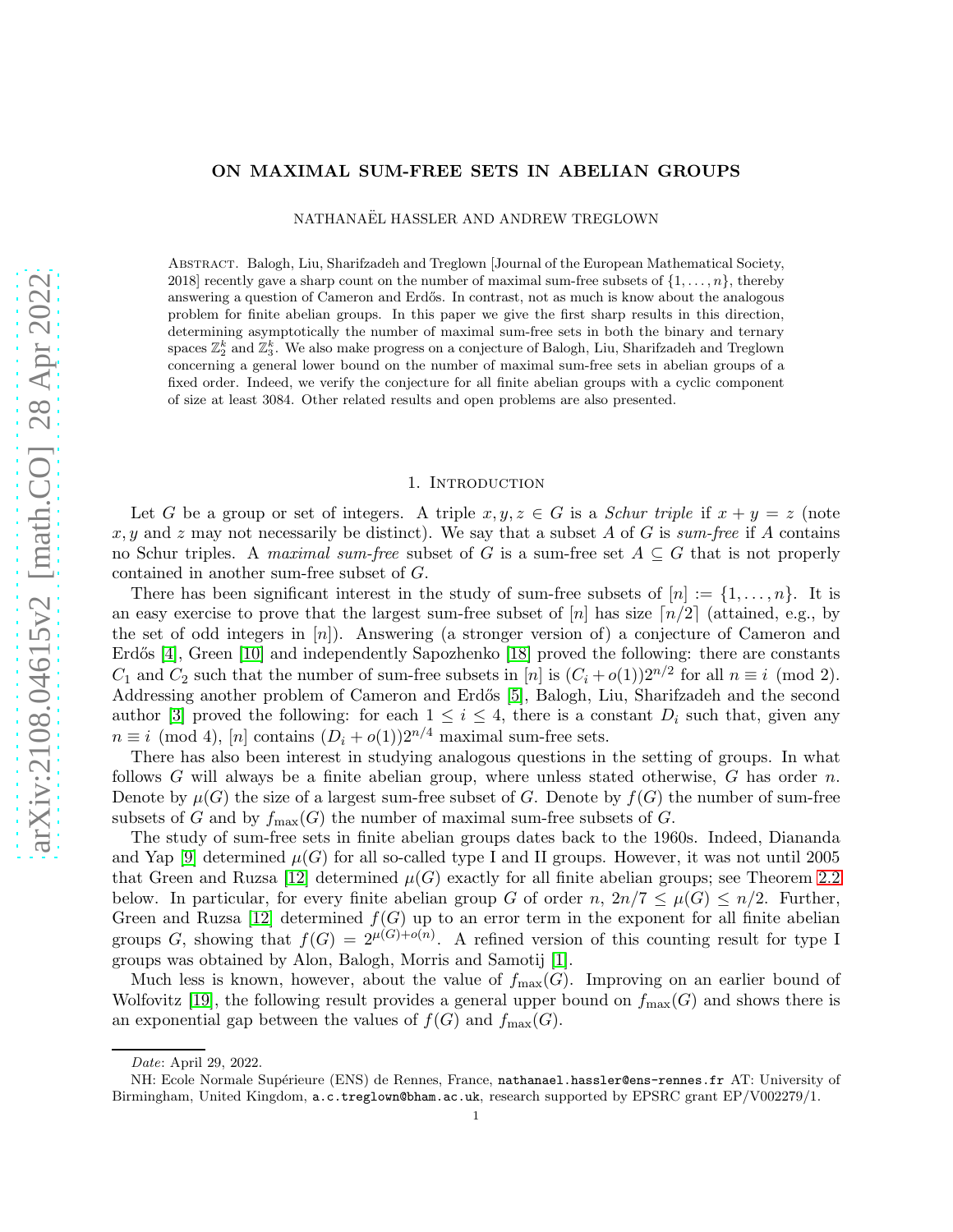<span id="page-1-1"></span>Proposition 1.1. [\[3\]](#page-17-4) *Let* G *be an abelian group of order* n*. Then*

$$
f_{\max}(G) \leq 3^{\mu(G)/3 + o(n)}.
$$

Let  $\mathbb{Z}_p^k := \mathbb{Z}_p \times \mathbb{Z}_p \times \cdots \times \mathbb{Z}_p$ . Sum-free sets in  $\mathbb{Z}_2^k$  have been well studied. As noted in the introduction of [\[6\]](#page-17-9), 'sum-free sets [in  $\mathbb{Z}_2^k$ ] also occur in geometry as blocking sets... and in coding theory as the set of columns of a parity check matrix for a linear code with minimum distance at least four'. Motivated by coding theory applications, Davydov and Tombak [\[8\]](#page-17-10) and also independently Clark and Pedersen [\[6\]](#page-17-9) provided a structural characterisation of 'large' sum-free subsets of  $\mathbb{Z}_2^k$  (see Theorem [2.4](#page-2-1) below). In [\[3\]](#page-17-4) it was proven that  $f_{\text{max}}(\mathbb{Z}_2^k) = 2^{\mu(\mathbb{Z}_2^k)/2 + o(n)}$  where  $\mu(\mathbb{Z}_2^k) = n/2$ . Our first theorem gives a sharp version of this result.

<span id="page-1-0"></span>**Theorem 1.2.** *Let*  $k \in \mathbb{N}$  *and*  $n := 2^k$ *. Then* 

$$
f_{\max}(\mathbb{Z}_2^k) = \left( \binom{n-1}{2} + o(1) \right) 2^{n/4}.
$$

Theorem [1.2](#page-1-0) provides the first finite abelian groups for which we now do have a sharp count on the number of maximal sum-free subsets. We also believe Theorem [1.2](#page-1-0) is of interest to the projective space community. Indeed, the notion of a so-called complete cap in a projective space  $PG(k, 2)$  over  $\mathbb{F}_2$  is equivalent to the notion of a maximal sum-free set in  $\mathbb{Z}_2^{k+1}$ . Thus, Theorem [1.2](#page-1-0) asymptotically determines the number of complete caps in  $PG(k, 2)$ ; see Section [6.2](#page-14-0) for further details.

Other than for  $\mathbb{Z}_2^k$ , the only other finite abelian groups G for which  $f_{\text{max}}(G)$  is known up to an error term in the exponent are G for which  $9|n$  but  $p \nmid n$  for every prime p with  $p \equiv 2 \pmod{3}$ . In this case, Liu and Sharifzadeh [\[16\]](#page-17-11) proved that the upper bound in Proposition [1.1](#page-1-1) is in fact tight. That is, for such G we have  $f_{\text{max}}(G) = 3^{\mu(G)/3 + o(n)}$ .

Our next theorem sharpens this result when  $G = \mathbb{Z}_3^k$ ; note that  $\mu(\mathbb{Z}_3^k) = 3^{k-1}$ .

<span id="page-1-2"></span>**Theorem 1.3.** *Let*  $k \in \mathbb{N}$  *and*  $n := 3^k$ *. Then* 

$$
f_{\max}(\mathbb{Z}_3^k) = \left(\frac{(n-3)(n-1)}{3} + o(1)\right) 3^{n/9}.
$$

The proofs of Theorem [1.2](#page-1-0) and Theorem [1.3](#page-1-2) draw on a number of ideas and tools from previous papers [\[2,](#page-17-12) [3,](#page-17-4) [16\]](#page-17-11) and in particular, utilise a container theorem of Green and Ruzsa [\[12\]](#page-17-6). We also utilise structural results from [\[6,](#page-17-9) [8,](#page-17-10) [15\]](#page-17-13) (which view  $\mathbb{Z}_p^k$  as a vector space over  $\mathbb{Z}_p$ ). It is worth remarking that our proofs actually show that the  $o(1)$  terms in Theorems [1.2](#page-1-0) and [1.3](#page-1-2) are of the form  $O(2^{-\delta n})$  for some fixed  $\delta > 0$ .

In both [\[3\]](#page-17-4) and [\[16\]](#page-17-11) a number of questions and conjectures concerning  $f_{\text{max}}(G)$  are raised. In particular, motivated by the fact that  $2n/7 \leq \mu(G) \leq n/2$  for every finite abelian group G of order n, the following conjecture was made in [\[3\]](#page-17-4).

<span id="page-1-3"></span>Conjecture 1.4. [\[3\]](#page-17-4) *For every abelian group* G *of order* n*,*

$$
2^{n/7} \le f_{\max}(G) \le 2^{n/4 + o(n)},
$$

*where the bounds, if true, are best possible.*

In this paper we give a wide class of abelian groups for which the lower bound in Conjecture [1.4](#page-1-3) holds, including all abelian groups that have a cyclic component of size at least 3084 (see Proposition [5.2](#page-14-1) below).

The paper is organised as follows. In the next section we collect together some results that will be applied in our proofs. We prove Theorems [1.2](#page-1-0) and [1.3](#page-1-2) in Sections [3](#page-4-0) and [4](#page-8-0) respectively. In Section [5](#page-12-0) we give various constructions that provide lower bounds on  $f_{\text{max}}(G)$ . Finally, we give some concluding remarks and open problems in Section [6.](#page-14-2)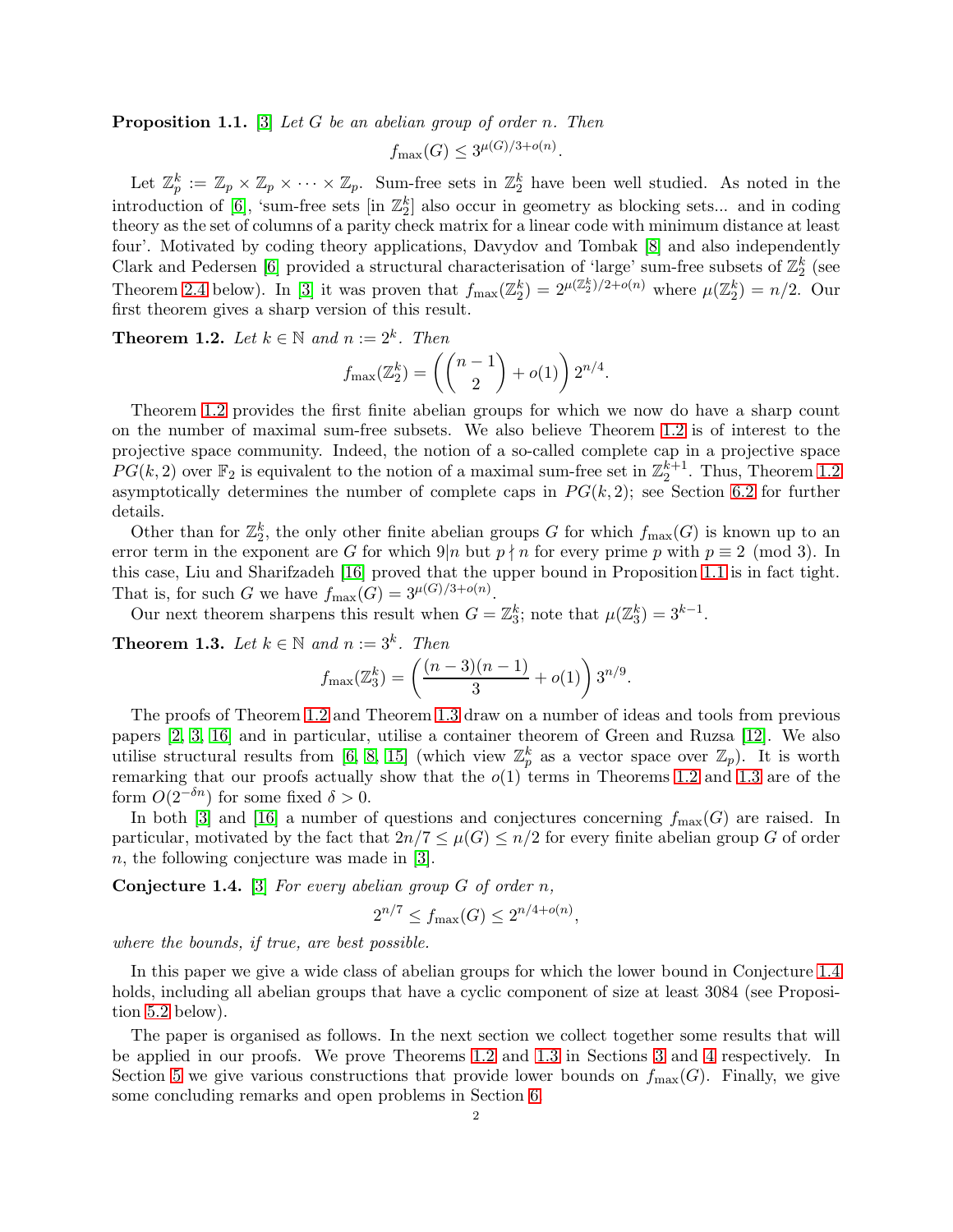### 2. Useful results

2.1. Maximum size sum-free sets and containers. The following definitions play an important role in describing the behaviour of  $\mu(G)$  for finite abelian groups.

Definition 2.1. *Let* G *be an abelian group of order* n*.*

- Let *n* be divisible by a prime  $p \equiv 2 \pmod{3}$ . Given the smallest such p, we say that G is type  $I(p)$ .
- If n is not divisible by any prime  $p \equiv 2 \pmod{3}$ , but  $3|n$ , then we say that G is type II.
- *Otherwise,* G *is* type III*.*

As summarised in the following theorem, results from [\[9,](#page-17-5) [12\]](#page-17-6) determine the size of a largest sum-free set for any abelian group.

<span id="page-2-0"></span>**Theorem 2.2.** Given any finite abelian group G, if G is type  $I(p)$  then  $\mu(G) = |G| \left( \frac{1}{3} + \frac{1}{3p} \right)$  $rac{1}{3p}\Big).$ *Otherwise, if* G *is type II then*  $\mu(G) = \frac{|G|}{3}$ *. Finally, if* G *is type III then*  $\mu(G) = |G| \left(\frac{1}{3} - \frac{1}{3n}\right)$  $\frac{1}{3m}$ *where* m *is the exponent (largest order of any element) of* G*.*

We will also use the following container result of Green and Ruzsa [\[12\]](#page-17-6) (the version below is the one stated in [\[16\]](#page-17-11)).

<span id="page-2-3"></span>Lemma 2.3. [\[12\]](#page-17-6) *Given any finite abelian group* G *of order* n *there is a family* F *of subsets of* G *with the following properties.*

- *(i) Every*  $F \text{ } \in \mathcal{F}$  *has at most*  $(\log n)^{-1/9} n^2$  *Schur triples.*
- *(ii)* If  $S \subseteq G$  *is sum-free, then* S *is contained in some*  $F \in \mathcal{F}$ *.*
- $(iii)$   $|\mathcal{F}| \leq 2^{n(\log n)^{-1/18}}$ .
- *(iv)* Every member of F has size at most  $\mu(G) + n(\log n)^{-1/50}$ .

We refer to the sets in  $\mathcal F$  as *containers*. The result gives us a method to count the number of maximal sum-free sets in an abelian group  $G$ . Indeed, by (ii) it suffices to count the number of maximal sum-free sets that lie in our containers.

2.2. Structural results for sum-free sets. As we wish to obtain sharp bounds on  $f_{\text{max}}(\mathbb{Z}_2^k)$ 2 and  $f_{\text{max}}(\mathbb{Z}_3^k)$  we must be rather careful about how we count the maximal sum-free sets in each container. As such we need information on the structure of sum-free sets in  $\mathbb{Z}_2^k$  and  $\mathbb{Z}_3^k$ . The following theorem describes the structure of sum-free sets in  $\mathbb{Z}_2^k$ .

<span id="page-2-1"></span>**Theorem 2.4.** [\[6,](#page-17-9) [8\]](#page-17-10) Let  $k \geq 4$  and let  $A \subseteq \mathbb{Z}_2^k$  be a sum-free set. If  $|A| > 5 \cdot 2^{k-4}$  then A is *contained in a coset*  $x + U$  *where*  $U \subseteq \mathbb{Z}_2^k$  *is a subspace of*  $\mathbb{Z}_2^k$  *and*  $x \notin U$ *.* 

The following result of Lev [\[15\]](#page-17-13) provides a similar structure for sum-free sets in  $\mathbb{Z}_3^k$ .

<span id="page-2-2"></span>**Theorem 2.5.** [\[15\]](#page-17-13) *Let*  $k \geq 3$  *and let*  $A \subseteq \mathbb{Z}_3^k$  *be a sum-free set. If*  $|A| > 5 \cdot 3^{k-3}$  *then A is contained in a coset*  $g + H$  *where*  $H \subseteq \mathbb{Z}_3^k$  *is a subspace of*  $\mathbb{Z}_3^k$  *and*  $g \notin H$ *.* 

Thus, both Theorems [2.4](#page-2-1) and [2.5](#page-2-2) state that either a sum-free set is 'small' or has a simple structure; that is, it is contained in a coset.

2.3. Maximal independent sets in graphs. Similarly to previous papers on the topic [\[2,](#page-17-12) [3,](#page-17-4) [16,](#page-17-11) [19\]](#page-17-8), we translate our problems into the setting of maximal independent sets in graphs. As such, in this subsection we introduce some notation, definitions and useful results for graphs and their maximal independent sets.

Let  $\Gamma = (V, E)$  be a graph. Throughout this paper we consider *graphs*  $\Gamma$  *possibly with loops*; that is, Γ can be obtained from a simple graph by adding at most one loop at each vertex. We write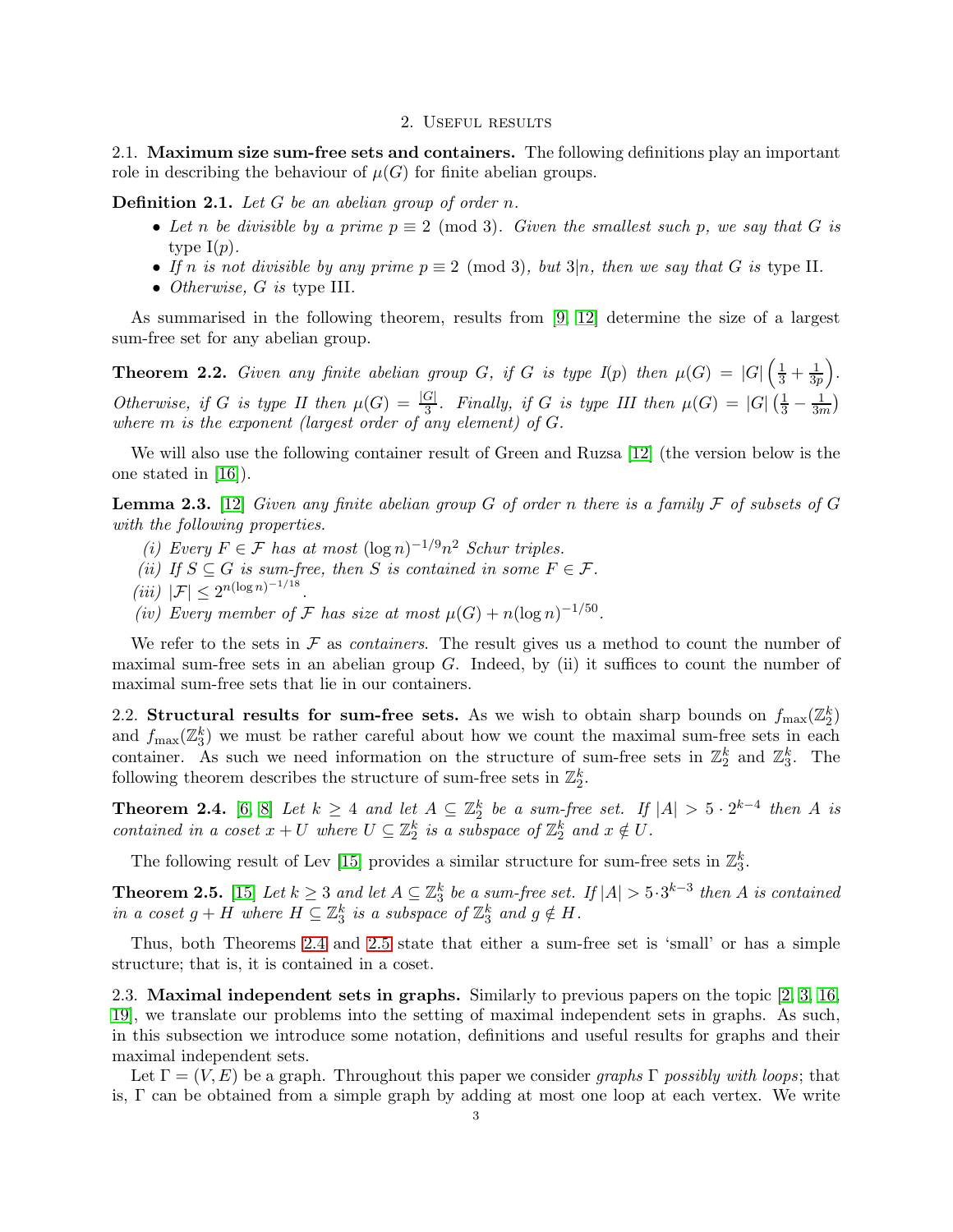$e(\Gamma) := |E|$  for the number of edges in  $\Gamma$ . Given a vertex  $x \in V$  we write  $d(x, \Gamma)$  for the *degree* of x in  $\Gamma$  (i.e., the number of times x is an endpoint of an edge in G). Note that a loop at x contributes two to the degree of x. We write  $\delta(\Gamma)$  for the *minimum degree* and  $\Delta(\Gamma)$  for the *maximum degree* of Γ. We write  $K_m$  and  $C_m$  respectively for the complete graph and the cycle on m vertices. Given graphs  $\Gamma$  and  $\Gamma'$  we write  $\Gamma \Box \Gamma'$  for the *cartesian product graph*. So its vertex set is  $V(\Gamma) \times V(\Gamma')$ and  $(x, y)$  and  $(x', y')$  are adjacent in  $\Gamma \Box \Gamma'$  if (i)  $x = x'$  and y and y' are adjacent in  $\Gamma'$  or (ii)  $y = y'$ and x and  $x'$  are adjacent in  $\Gamma$ .

We denote by  $MIS(\Gamma)$  the number of maximal independent sets in Γ. Moon and Moser [\[17\]](#page-17-14) proved the following bound which holds for any *n*-vertex graph  $\Gamma$ :

(2.1) mis(Γ) <sup>≤</sup> <sup>3</sup> n/3 .

Note the bound [\(2.1\)](#page-3-0) is tight; consider a graph consisting of the disjoint union of triangles. However, Hujter and Tuza [\[13\]](#page-17-15) improved this bound in the case of triangle-free graphs Γ:

(2.2) mis(Γ) <sup>≤</sup> <sup>2</sup> n/2 .

If  $\Gamma$  is a perfect matching then we have equality in [\(2.2\)](#page-3-1). The following lemma improves the bound [\(2.1\)](#page-3-0) in the case of somewhat regular and dense graphs.

<span id="page-3-3"></span>**Lemma 2.6.** [\[2,](#page-17-12) Equation (3)] Let  $k \geq 1$  and let  $\Gamma$  be a graph on n vertices. Suppose that  $\Delta(\Gamma) \leq k\delta(\Gamma)$  and set  $b := \sqrt{\delta(\Gamma)}$ . Then

<span id="page-3-1"></span><span id="page-3-0"></span>
$$
\text{MIS}(\Gamma) \le \sum_{0 \le i \le n/b} \binom{n}{i} \cdot 3^{\left(\frac{k}{k+1}\right)\frac{n}{3} + \frac{2n}{3b}}.
$$

We will also use the following refined version of the Moon–Moser bound  $(2.1)$ .

<span id="page-3-4"></span>**Lemma 2.7.** [\[16,](#page-17-11) Lemma 3.5] *Let*  $k \in \mathbb{Z}$ ,  $\Delta \in \mathbb{N}$ , and  $C \geq 3^{\Delta/13}$ . Let  $\Gamma$  *be an n-vertex graph with* n + k *edges and maximum degree* ∆*, then*

$$
MIS(\Gamma) \le C \cdot 3^{\frac{n}{3} - \frac{k}{13\Delta}}.
$$

In order to connect our problem of estimating the number of maximal sum-free sets in a group G to the count of the maximal independent sets in a graph, we define the *link graph*. For subsets  $B, S \subseteq G$  let  $L_S[B]$  be the *link graph of* S on B defined as follows. The vertex set of  $L_S[B]$  is B and its edge set is composed of the following edges:

- (i) two vertices  $x, y \in B$  are adjacent if there exists  $s \in S$  such that  $\{x, y, s\}$  is a Schur triple;
- (ii) there is a loop at a vertex  $x \in B$  if there exists  $s, s' \in S$  such that  $\{x, x, s\}$  or  $\{x, s, s'\}$  is a Schur triple.

As in [\[16\]](#page-17-11) we distinguish two types of edges in the link graph. We call an edge  $xy \in E(L_S[B])$  a *type 1 edge* if  $x - y = s$  for some  $s \in S \cup (-S)$ . Otherwise, if  $x + y = s$  for some  $s \in S$  we call it a *type 2 edge*. Let  $\Gamma := L_S[B]$ ; we denote by  $\Gamma_1$  and  $\Gamma_2$  the subgraphs of  $\Gamma$  consisting respectively of type 1 and type 2 edges. We write  $d_i(x, \Gamma)$  for  $d(x, \Gamma_i)$  (for  $i = 1, 2$ ). Note that we might have some edges of both types. In this case they appear in both  $\Gamma_1$  and  $\Gamma_2$ . Let  $x \in B$  such that there is a loop at x in Γ. If there are  $s, s' \in S$  such that  $\{x, s, s'\}$  is a Schur triple then we call this loop a *bad loop.* Otherwise, if there is  $s \in S$  such that  $2x = s$  then we consider this loop as a type 2 edge, so it belongs to  $\Gamma_2$ .

The following lemma from [\[2\]](#page-17-12) provides a crucial connection between maximal sum-free sets and maximal independent sets in the link graph.

<span id="page-3-2"></span>**Lemma 2.8.** [\[2\]](#page-17-12) *Suppose that*  $B, S \subseteq G$  *are both sum-free.* If  $I \subseteq B$  *is such that*  $S \cup I$  *is a maximal sum-free subset of*  $G$ *, then*  $I$  *is a maximal independent set in*  $L_S[B]$ *.*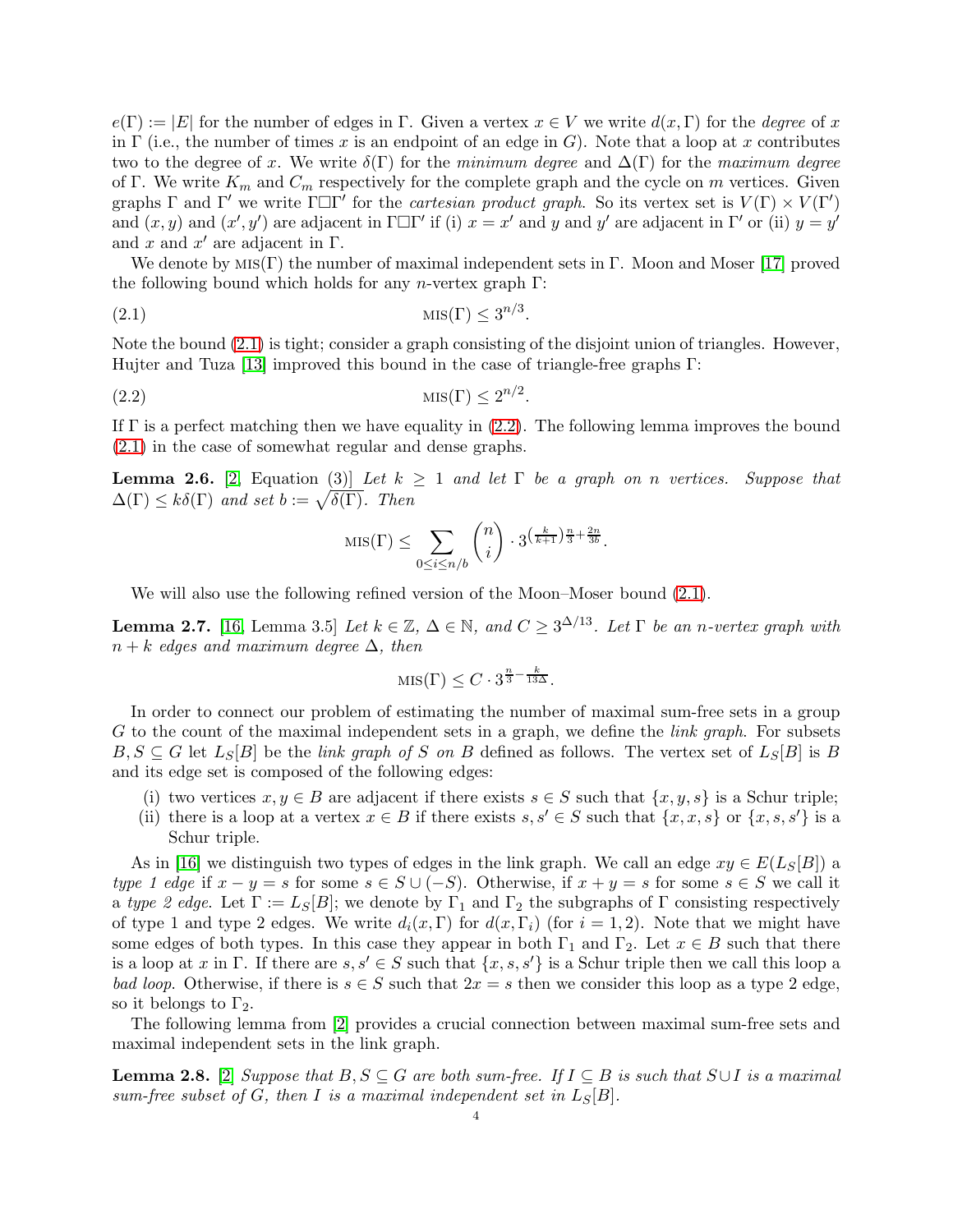Note Lemma [2.8](#page-3-2) was proven in [\[2\]](#page-17-12) for sum-free subsets of [n] but the proof for abelian groups is identical.

We now introduce some notation that will help generalise a lower bound construction for a group H to a cartesian product  $H \times K$ .

**Definition 2.9.** Let  $\Gamma_1 = (V, E_1)$  and  $\Gamma_2 = (V, E_2)$  be two graphs with the same vertex set. We *define the graph*  $\Gamma_1 \rtimes \Gamma_2 := (V \times \{0, 1\}, E)$  *as follows:* 

$$
E := \{ ((x, i), (y, i)) \mid (x, y) \in E_1, i = 0, 1 \} \cup \{ ((x, 0), (y, 1)) \mid (x, y) \in E_2 \}.
$$

Therefore, intuitively  $\Gamma_1 \rtimes \Gamma_2$  consists of two copies of  $\Gamma_1$  connected by the edges of  $\Gamma_2$ . The following lemma shows how to build a link graph for a group  $H \times K$  from a link graph for H. Recall that for a link graph  $\Gamma := L_S[B], \Gamma_i$  denotes the subgraph of  $\Gamma$  consisting of type i edges, for  $i = 1, 2$ . We also write Γ' for the graph obtained from Γ by removing bad loops. Note that  $\Gamma'_i = \Gamma_i$ for  $i = 1, 2$ .

<span id="page-4-1"></span>**Lemma 2.10.** Let H, K be abelian groups and  $a := |\{k \in K \mid k+k=0_K\}|$ . Let  $B, S \subseteq H$  be *disjoint sum-free sets and*  $\Gamma := L_S[B]$ *. Then*  $\ddot{B} := B \times K$  *and*  $\ddot{S} := S \times \{0_K\}$  *are disjoint sum-free sets in*  $G := H \times K$  *and the graph*  $\tilde{\Gamma} := L_{\tilde{S}}[\tilde{B}]$  *consists precisely of the following vertex-disjoint subgraphs:* one copy of  $\Gamma$ ,  $a - 1$  *copies of*  $\Gamma'$  *and*  $(|K| - a)/2$  *copies of*  $\Gamma_1 \rtimes \Gamma_2$ *. In particular,* 

$$
MIS(\tilde{\Gamma}) = MIS(\Gamma) \cdot MIS(\Gamma')^{a-1} \cdot MIS(\Gamma_1 \rtimes \Gamma_2)^{(|K|-a)/2}.
$$

*Proof.* By definition,  $\tilde{B}$  and  $\tilde{S}$  are disjoint sum-free sets. It is easy to check that  $(b_1, k_1), (b_2, k_2) \in \tilde{B}$ form a type 1 edge in  $\tilde{\Gamma}$  if and only if  $b_1$  and  $b_2$  form a type 1 edge in  $\Gamma$  and  $k_1 = k_2$ . Similarly,  $(b_1, k_1), (b_2, k_2) \in \tilde{B}$  form a type 2 edge in  $\tilde{\Gamma}$  if and only if  $b_1$  and  $b_2$  form a type 2 edge in  $\Gamma$  and  $k_1 = -k_2$ . Then  $E_1(\Gamma) = \{((x, k), (y, k)) | (x, y) \in E_1(\Gamma), k \in K\}$  and  $E_2(\Gamma) =$  $\{((x, k), (y, -k)) \mid (x, y) \in E_2(\Gamma), \ k \in K\}.$  Let  $k \in K\backslash \{0_K\}.$ 

- If  $k = -k$ , then the subgraph of  $\tilde{\Gamma}$  induced by the vertices of  $B \times \{k\}$  is a copy of  $\Gamma'$ . Indeed, since  $k \neq 0<sub>K</sub>$  we cannot have any bad loop in the component induced by  $B \times \{k\}$ .
- If  $k \neq -k$ , then the subgraph of  $\tilde{\Gamma}$  induced by the vertices of  $B \times \{k, -k\}$  is a copy of  $\Gamma_1 \rtimes \Gamma_2$ . Indeed, an edge of this graph is either of the form  $((b_1, k), (b_2, k))$  or  $((b_1, -k), (b_2, -k))$  with  $(b_1, b_2) \in E_1(\Gamma)$ , or of the form  $((b_1, k), (b_2, -k))$  with  $(b_1, b_2) \in E_2(\Gamma)$ . Conversely, every edge of one of those two forms is an edge of this subgraph.

If  $k = 0<sub>K</sub>$  we have the same situation as in the first point, but with the bad loops, so the subgraph of  $\tilde{\Gamma}$  induced by the vertices of  $B \times \{0_K\}$  is a copy of  $\Gamma$ . There are  $a-1$  elements in  $K \setminus \{0\}$  such that  $k = -k$  and  $(|K| - a)/2$  pairs  $\{k, -k\}$  with  $k \neq -k$ . This now immediately yields the desired bound on MIS( $\tilde{\Gamma}$ ). bound on  $MIS(\Gamma)$ .

### 3. Proof of Theorem [1.2](#page-1-0)

<span id="page-4-0"></span>3.1. Upper bound. In this section we prove the upper bound in Theorem [1.2.](#page-1-0) For this we will apply Theorem [2.4](#page-2-1) together with ideas from [\[3,](#page-17-4) [16\]](#page-17-11) to show that the number of maximal sum-free sets from a specific class is negligible, and then we will count precisely the remaining maximal sum-free sets.

We apply Lemma [2.3](#page-2-3) to  $G = \mathbb{Z}_2^k$  and we consider any container F. By Lemma 2.3 (i) and a group removal lemma of Green [\[11,](#page-17-16) Theorem 1.4],  $F = B \cup C$  with B sum-free and  $|C| = o(n)$ . (For example, here we can choose C to be a smallest subset of F so that  $B := F \setminus C$  is sum-free.)

Then, every maximal sum-free set of  $G$  in  $F$  can be built in the following way:

- (1) Choose a (perhaps empty) sum-free set  $S$  in  $C$ ;
- (2) Extend  $S$  in  $B$  to a maximal one.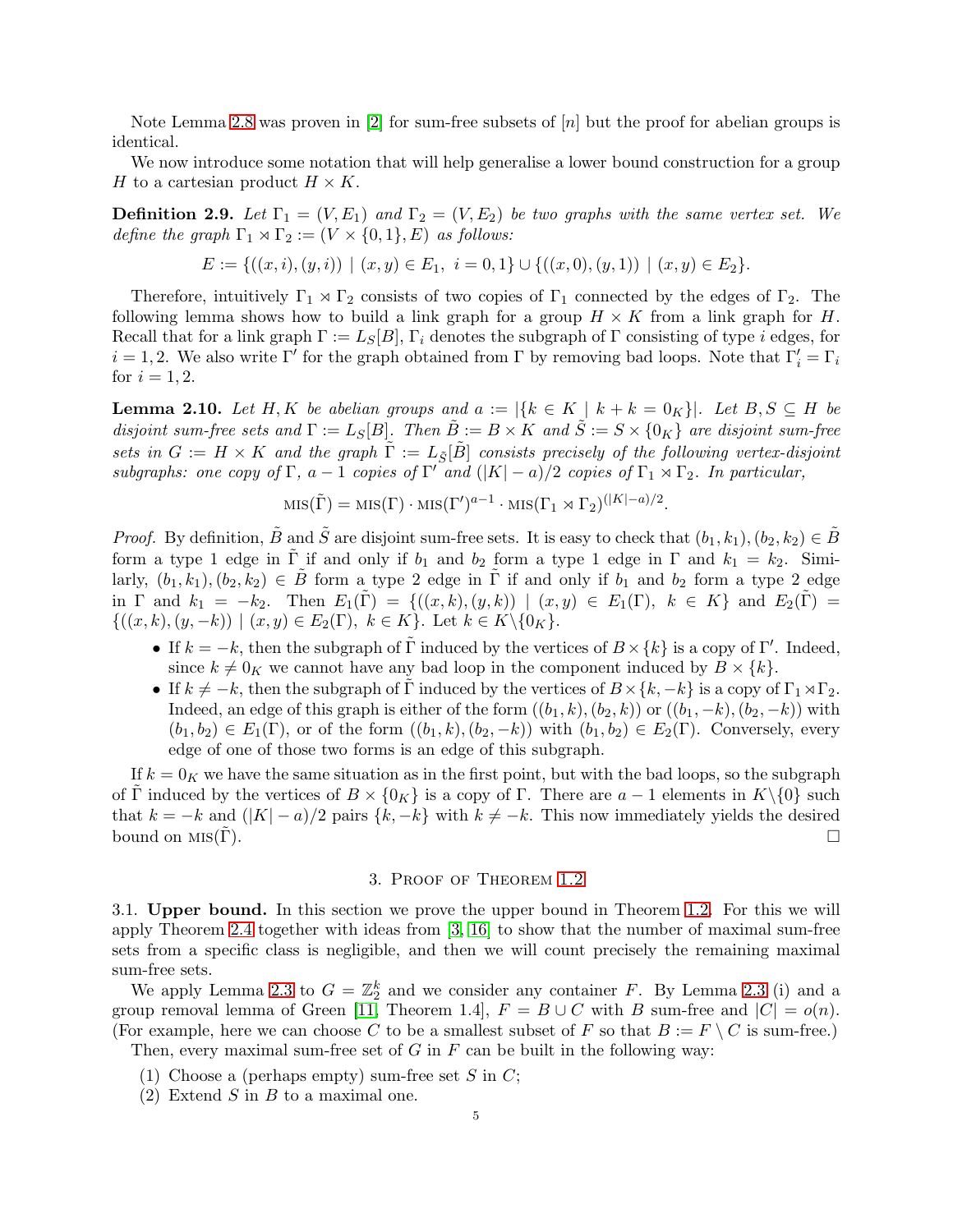This two-step approach to constructing maximal sum-free sets will be crucial to our argument. With this in mind, we now distinguish four types of maximal sum-free sets.

**Type 0:** those obtained from a container  $F$  where  $S$  is chosen to be empty.

**Type 1:** those obtained from a container F where  $|B| \leq 5 \cdot 2^{k-4}$  and  $|S| \geq 1$ .

**Type 2:** those obtained from a container F where  $|B| > 5 \cdot 2^{k-4}$  and  $|S| \ge 2$ .

**Type 3:** those obtained from a container F where  $|B| > 5 \cdot 2^{k-4}$  and an S which is a singleton.

Let  $f_{\max}^i(G)$  be the total number of maximal sum-free sets in G of type *i*. Similarly we write  $f_{\text{max}}^i(F)$  for the number of maximal sum-free sets of type i that lie in the container F. We will show that  $f_{\max}^0(G) + f_{\max}^1(G) + f_{\max}^2(G)$  is negligible and then we will quantify  $f_{\max}^3(G)$  precisely. Note that each container  $F$  can produce at most one type 0 maximal sum-free set (namely,  $B$ ), so  $f_{\max}^0(G) \leq 2^{n(\log n)^{-1/18}}$  by Lemma [2.3](#page-2-3) (iii).

Fix any non-empty sum-free set S in C. Note the zero element does not lie in S as S is sum-free. In what follows we count how many ways we can extend  $S$  in  $B$  to a maximal sum-free subset of G. Let  $\Gamma := L_S[B]$  be the link graph of S on B. From Lemma [2.8](#page-3-2) we have that the number of extensions of S in B to a maximal sum-free set is at most  $MIS(\Gamma)$ .

<span id="page-5-1"></span>Claim 3.1. *If*  $|B| \le 5 \cdot 2^{k-4} = 5n/16$  *then*  $\text{MIS}(\Gamma) \le 3^{5n/48} \le 2^{0.17n}$ .

*Proof.* This follows immediately from  $(2.1)$ .

We will now consider type 2 and type 3 maximal sum-free sets. Then we suppose  $|B| > 5 \cdot 2^{k-4}$ , so by Theorem [2.4](#page-2-1) we can assume that  $B \subseteq x + U$  with U a subspace of G and  $x \notin U$ . In fact, (by adding elements to the container F if necessary) we may assume  $B = x + W$  where W is a subspace with  $\dim(W) = k - 1$  and  $x \notin W$ , as  $f_{\max}^i(F) \leq f_{\max}^i(F')$  for any  $F' \supseteq F$ ,  $i = 2, 3$ . So  $|B| = |G|/2 = n/2$ . Also, as B and S can be taken disjoint, we have  $S \subseteq W$ .

Under these conditions, we now show that the link graph is regular.

<span id="page-5-2"></span>Claim 3.2. *The link graph* Γ *is* |S|*-regular.*

*Proof.* Let  $b \in B$ ; then each  $s \in S$  gives rise to exactly one neighbour of b in Γ, namely  $b + s$ . Indeed, as  $G = \mathbb{Z}_2^k$ , if  $b_1, b_2 \in B$ ,  $b_1 + b_2 = s$  if and only if  $b_2 = b_1 + s$  if and only if  $b_1 = b_2 + s$ . Recall that since  $S$  is sum-free, it does not contain the zero element. Then we cannot have loops in  $\Gamma$  as  $2b = 0$  and  $b + 0 = b$  are not valid solutions, and  $b + s = s'$  means  $b = s + s' \in W$  which is impossible.

<span id="page-5-0"></span>**Claim 3.3.** *If*  $|S| > 10^4$  *then*  $\text{MIS}(\Gamma) \leq \left(\frac{n}{200} + 1\right) \cdot 2^{0.18n}$ *.* 

*Proof.* We apply Lemma [2.6](#page-3-3) with  $k = 1$  and  $b \ge 100$ . Therefore,

$$
\text{MIS}(\Gamma) \le \sum_{0 \le i \le |B|/100} \binom{|B|}{i} \cdot 3^{\frac{|B|}{6} + \frac{2|B|}{300}} \le \left(\frac{n}{200} + 1\right) \cdot (100e)^{n/200} \cdot 3^{13n/150} < \left(\frac{n}{200} + 1\right) \cdot 2^{0.18n}.
$$

**Claim 3.4.** *If*  $4 \leq |S| \leq 10^4$  *then*  $\text{MIS}(\Gamma) \leq 3^{10^4/13} \cdot 2^{0.249n}$ *.* 

*Proof.* Since  $\Gamma$  is  $|S|$ -regular,  $e(\Gamma) = \frac{|B||S|}{2} = |B| + \frac{|B|(|S|-2)}{2}$ . So by Lemma [2.7,](#page-3-4) setting  $C := 3^{10^4/13}$ ,  $\Delta := |S|$  and  $k := \frac{|B|(|S|-2)}{2}$ , we have,

$$
\text{MIS}(\Gamma) \le C \cdot 3^{\frac{|B|}{3} - \frac{|B|(|S| - 2)}{26|S|}} \le C \cdot 3^{49n/312} < C \cdot 2^{0.249n}.
$$

<span id="page-5-3"></span>Claim 3.5.  $If |S| = 2$ ,  $MIS(\Gamma) = 2^{n/8}$ .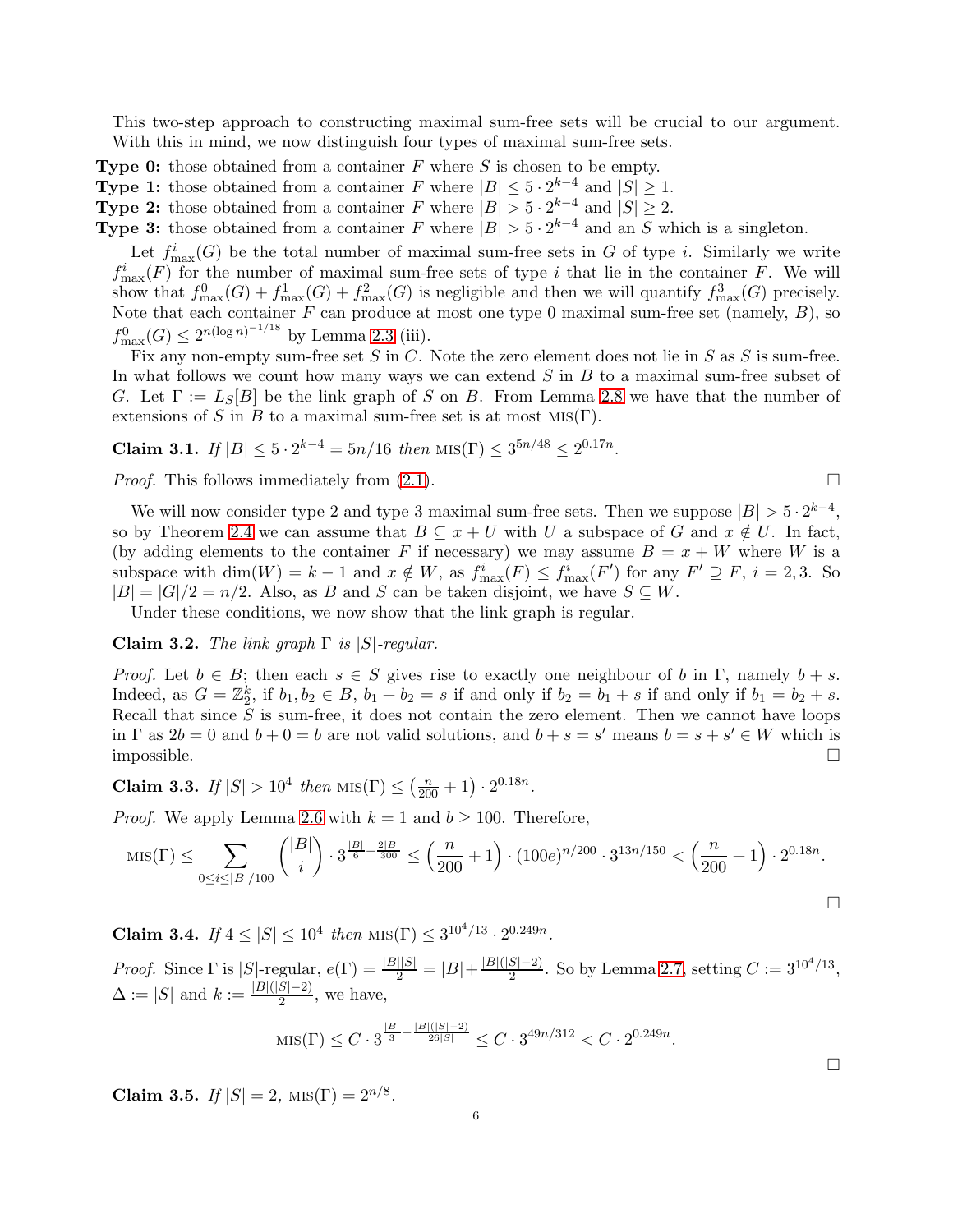*Proof.* When  $s_1 \neq s_2$ ,  $L_{\{s_1,s_2\}}[B]$  is the disjoint union of  $n/8$  cycles  $C_4$  of the form  $\{b, b + s_1, b + s_2, b + s_3, b + s_4, b + s_5, b + s_6, b + s_7, b + s_8, b + s_9, b + s_1, b + s_2, b + s_4, b + s_6, b + s_7, b + s_7, b + s_8, b + s_9, b + s_1, b + s_2, b$  $s_1 + s_2, b + s_2$ . Since  $\text{MIS}(C_4) = 2$ ,  $\text{MIS}(L_{\{s_1, s_2\}}[B]) = 2^{n/8}$ .

<span id="page-6-0"></span>Claim 3.6.  $If |S| = 3$ ,  $MIS(\Gamma) = 6^{n/16} < 2^{0.17n}$ .

*Proof.* Similarly to the previous claim, when  $\{s_1, s_2, s_3\}$  is sum-free,  $L_{\{s_1, s_2, s_3\}}[B]$  consists this time of  $n/16$  disjoint copies of the cube  $K_2 \square K_2 \square K_2$ , which has 6 maximal independent sets. Indeed, as  $\{s_1, s_2, s_3\}$  is sum-free, we can consider it as a family of linearly independent vectors over  $\mathbb{Z}_2$ , then the component of  $\Gamma$  containing  $b \in B$  is as in Figure 1. Hence  $MIS(\Gamma) = 6^{n/16}$ .



Figure 1 - The cube  $K_2 \square K_2 \square K_2$ .

<span id="page-6-1"></span>Claim 3.7.  $f_{\max}^0(G) + f_{\max}^1(G) + f_{\max}^2(G) \leq o(1) \cdot 2^{n/4}$ .

*Proof.* We saw already that  $f_{\text{max}}^0(G) \leq 2^{n(\log n)^{-1/18}}$ . Now we count type 2 maximal sum-free sets. By Lemma [2.3](#page-2-3) there are at most  $2^{n(\log n)^{-1/18}}$  containers F. For each choice of F there are  $2^{o(n)}$ choices for S. By Claims [3.3](#page-5-0)[–3.6,](#page-6-0) there are two constants  $C, \alpha > 0$  such that for each fixed S with  $|S| \geq 2$ , MIS( $\Gamma$ )  $\leq C \cdot 2^{(1/4 - \alpha)n}$ . Finally, by Lemma [2.8,](#page-3-2)

$$
f_{\max}^2(G) \le C \cdot 2^{n(\log n)^{-1/18}} \cdot 2^{o(n)} \cdot 2^{(1/4-\alpha)n}.
$$

Therefore, for n sufficiently large,  $f_{\text{max}}^2(G) \leq C \cdot 2^{(1/4 - \alpha/2)n} = o(1) \cdot 2^{n/4}$ . The analogous argument applied with Claim [3.1](#page-5-1) implies that  $f_{\text{max}}^1(G) \leq o(1) \cdot 2^{n/4}$ .

<span id="page-6-2"></span>Claim 3.8.  $f_{\text{max}}^3(G) \leq \frac{(n-2)(n-1)}{2} \cdot 2^{n/4}$ .

*Proof.* To give an upper bound on  $f_{\text{max}}^3(G)$  recall it suffices to assume each relevant container is of the form  $F = B \cup C$  where  $B = x + W$  and W is a subspace of G with  $\dim(W) = k - 1$ ;  $x \notin W$ ;  $|C| = o(n)$ . Moreover, for type 3 maximal sum-free sets, S is a singleton. Thus, to upper bound  $f_{\text{max}}^3(G)$  it suffices to sum up the number of maximal independent sets in all link graphs of the form  $L_{\{s\}}[x+W]$  where  $\dim(W) = k-1$ ;  $x \notin W$  and  $\{s\} \subseteq W$  is a sum-free singleton, so any singleton except  $\{0\}.$ 

Let  $W \subseteq G$  be any  $(k-1)$ -dimensional subspace of  $G, x \notin W$  and  $s \in W \setminus \{0\}$ . Let  $\Gamma :=$  $L_{\{s\}}[x+W]$  be the link graph of  $\{s\}$  on  $x+W$ . By Claim [3.2,](#page-5-2)  $\Gamma$  is 1-regular so it is a perfect matching between the elements of  $x + W$ . Since  $|x + W| = n/2$ , MIS(Γ) =  $2^{|x + W|/2} = 2^{n/4}$ .

Now we have to count how many such pairs  $(x + W, \{s\})$  we have. There are  $n - 1$  subspaces W in G of dimension  $k-1$ , and exactly one coset for each, thus there are  $n-1$  choices for  $x+W$ . Once  $x+W$  is fixed, since  $\{s\}$  is a sum-free singleton in W, we have  $|W\setminus\{0\}| = n/2-1$  choices for  $\{s\}$ . It may be that we count the same maximal sum-free set for two different pairs  $(x + W, \{s\})$ ,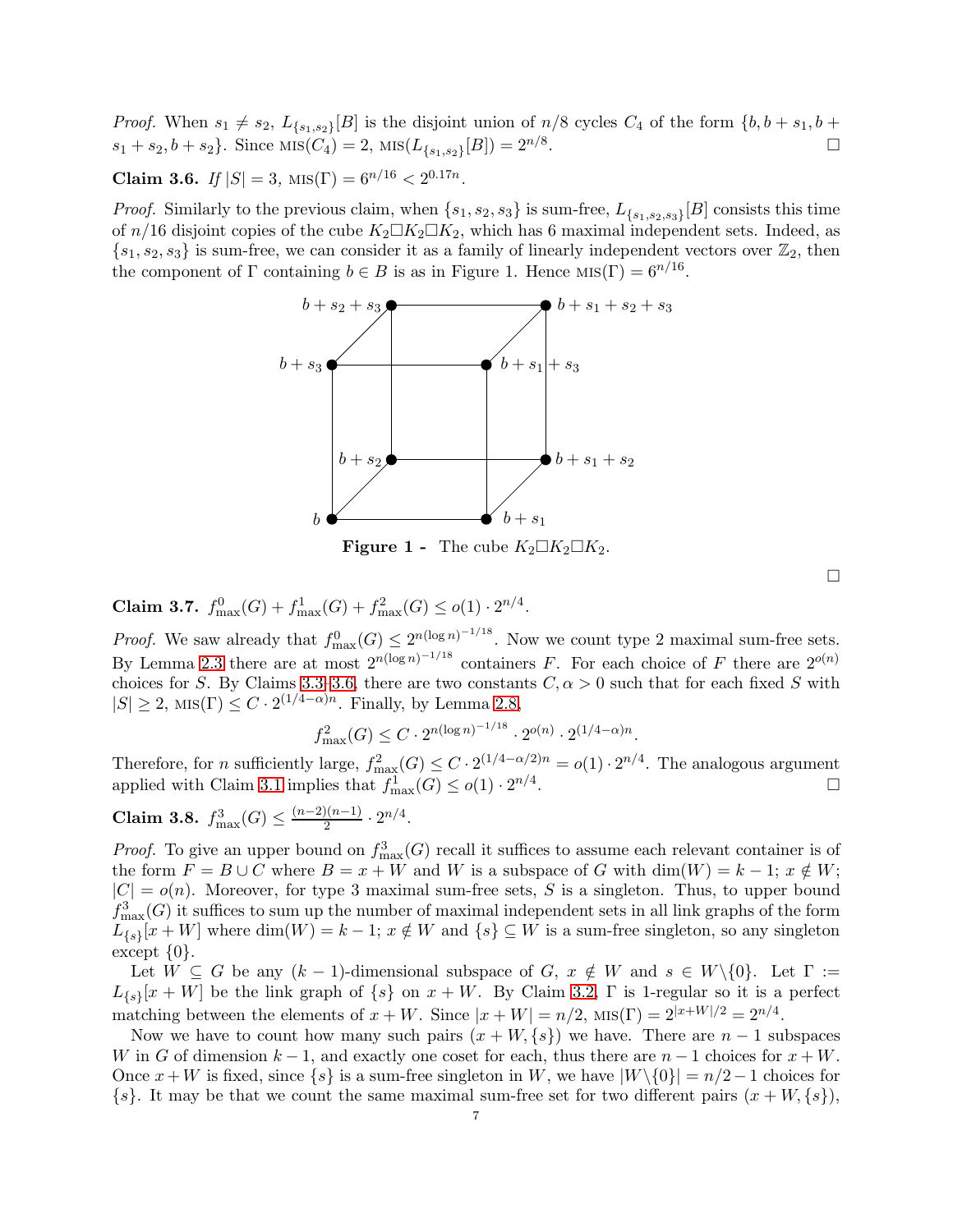but here we are just looking for an upper bound so we do not mind over-counting yet. Overall, we have  $(n-1)(n/2-1) = (n-1)(n-2)/2$  such pairs and  $2^{n/4}$  maximal sum-free sets generated by each pair, thus  $f_{\max}^3(G) \le \frac{(n-2)(n-1)}{2} \cdot 2^{n/4}$ .

Since every maximal sum-free subset of G lies in a container, Claims [3.7](#page-6-1) and [3.8](#page-6-2) give us the desired upper bound:

$$
f_{\max}(G) \le f_{\max}^0(G) + f_{\max}^1(G) + f_{\max}^2(G) + f_{\max}^3(G) \le \left( {n-1 \choose 2} + o(1) \right) 2^{n/4}.
$$

<span id="page-7-0"></span>3.2. Lower bound. In this subsection we show that type 3 maximal sum-free sets are those that contribute to the dominant term in the asymptotic development of  $f_{\text{max}}(G)$ . For a coset  $B = x + W$ with  $W \subseteq G$  a  $(k-1)$ -dimensional subspace;  $x \notin W$  and  $S \subseteq W$  sum-free, we say that the pair  $(B, S)$  generates a sum-free set A if there is a maximal independent set I in the link graph  $L_S[B]$ such that  $A = I \cup S$ .

**Claim 3.9.** Consider any coset  $B = x + W$  with  $W \subseteq G$  a  $(k-1)$ -dimensional subspace;  $x \notin W$ and any singleton  $\{s\} \subseteq W \setminus \{0\}$ . Then  $(B, \{s\})$  generates at least  $2^{n/4} - (n/2 - 2) \cdot 2^{n/8}$  maximal *sum-free sets.*

*Proof.* We fix  $B = x + W$  with  $\dim(W) = k - 1$  and  $x \notin W$ , and  $s \in W \setminus \{0\}$ . We saw that  $L_{\{s\}}[B]$  has  $2^{n/4}$  maximal independent sets. Let  $I \subseteq B$  be a maximal independent set in  $L_{\{s\}}[B]$ and suppose that  $\{s\} \cup I$  is not a maximal sum-free set in G; call such an I *bad*. Then there exists  $s' \in W \setminus \{0, s\}$  such that  $\{s, s'\} \cup I$  is sum-free  $(s'$  cannot belong to B otherwise I would not be a maximal independent set). So I is a maximal independent set in  $L_{\{s,s'\}}[B]$ . By Claim [3.5,](#page-5-3) there are  $2^{n/8}$  maximal independent sets in  $L_{\{s,s'\}}[B]$ . Since there are  $n/2-2$  possibilities for s', in total there are at most  $(n/2-2) \cdot 2^{n/8}$  bad *I*. The claim immediately follows.

Now we have to be careful because we may count the same maximal sum-free set in two different pairs  $(B, \{s\})$ .

<span id="page-7-1"></span>**Claim 3.10.** *Given distinct pairs*  $(B, \{s\})$ ,  $(B', \{s'\})$  *there are at most*  $n/4$  *maximal sum-free subsets of* G *that are generated by both pairs.*

*Proof.* Let  $(B, \{s\}) = (x + W, \{s\})$  and  $(B', \{s'\}) = (x' + W', \{s'\})$  be two distinct such pairs.

- If  $B = B'$  then necessarily  $s \neq s'$  and so maximal sum-free sets generated by these pairs differ by at least one element.
- If  $B \neq B'$  then  $|B \cap B'| \leq n/4$ . Indeed, as B and B' are cosets,  $B \cap B'$  is either empty or is a coset of a subspace of co-dimension two.

Note the maximal sum-free sets generated by  $(B, \{s\})$  (resp.  $(B', \{s'\})$ ) consist of  $n/4$ elements of  $B$  (resp.  $B'$ ) plus  $s$  (resp.  $s'$ ).

- If  $s = s'$  then a maximal sum-free set generated by both pairs contains necessarily the whole intersection  $B \cap B'$  and  $s = s'$ , so there is only one such set.
- If  $s \neq s'$  we can assume  $s \in B'$  and  $s' \in B$  otherwise a maximal sum-free set cannot be generated by both pairs for the same reason as the first point. To build a maximal sum-free set generated by both pairs, we need to choose obviously s and s', and  $n/4-1$ elements in  $B \cap B'$ . There are at most  $n/4$  ways to do so, hence there are at most  $n/4$ maximal sum-free sets generated by both pairs.

Altogether this shows that the number of maximal sum-free sets that are generated by both  $(B, \{s\})$  and  $(B', \{s'\})$  is at most  $n/4$ . and  $(B', \{s'\})$  is at most  $n/4$ .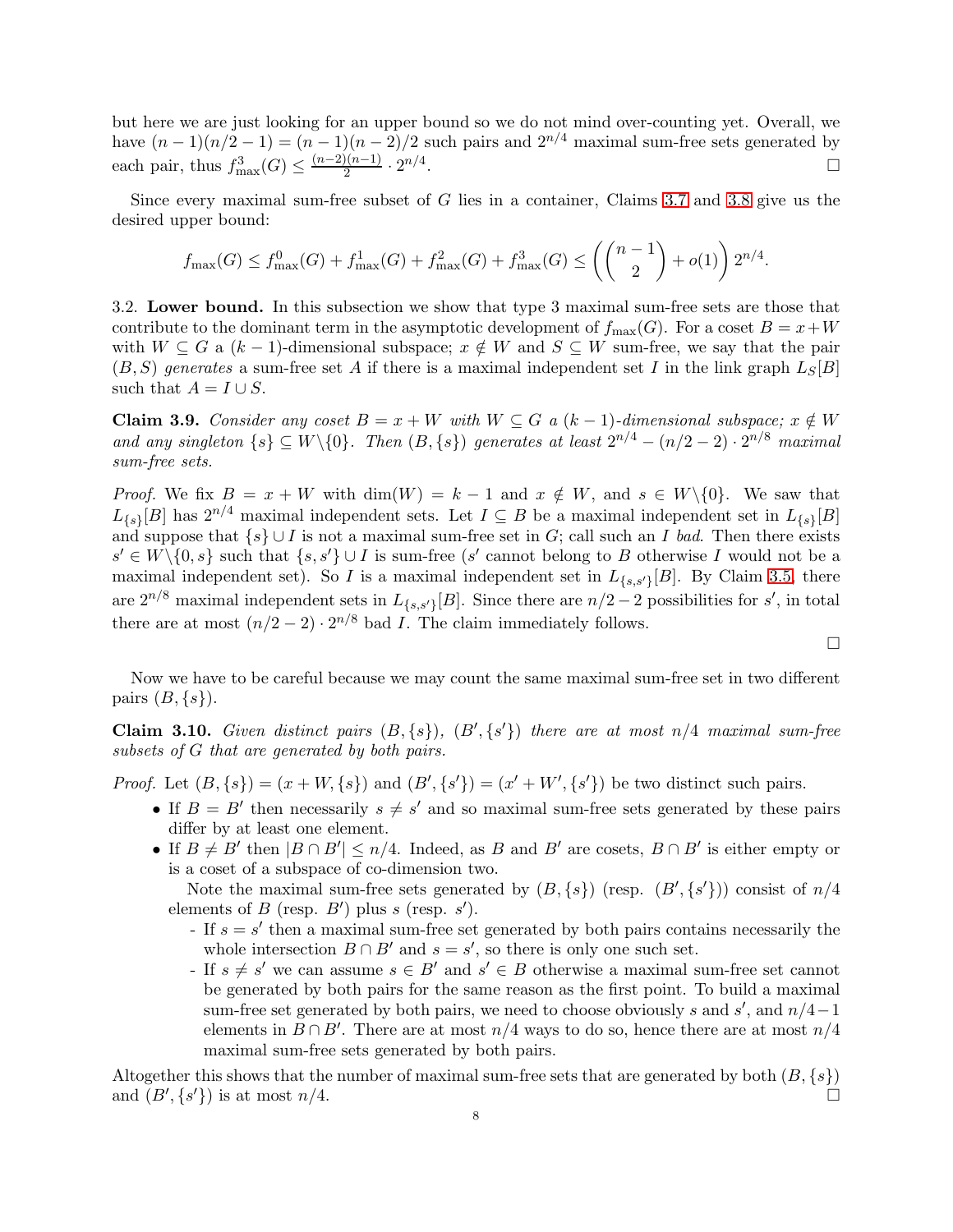As there are  $\binom{(n-2)(n-1)/2}{2}$  couples of such pairs, we over-count only a number of maximal sumfree sets which is polynomial in *n*, and so  $o(1) \cdot 2^{n/4}$ . Altogether we have that

$$
f_{\max}(G) \ge \frac{(n-2)(n-1)}{2} (2^{n/4} - (n/2 - 2) \cdot 2^{n/8}) - o(1) \cdot 2^{n/4}
$$

$$
= \left( \binom{n-1}{2} - o(1) \right) 2^{n/4}.
$$

4. Proof of Theorem [1.3](#page-1-2)

<span id="page-8-0"></span>4.1. Upper bound. We will use the same method as in Section [3,](#page-4-0) though instead of Theorem [2.4](#page-2-1) we will apply Theorem [2.5.](#page-2-2)

We apply Lemma [2.3](#page-2-3) to  $G = \mathbb{Z}_3^k$ . Consider any container F; by Green's removal lemma [\[11,](#page-17-16) Theorem 1.5] we have that  $F = B \cup C$  with B sum-free and  $|C| = o(n)$ . As in Section [3,](#page-4-0) every maximal sum-free subset of  $G$  in  $F$  can be built in the following way:

- (1) Choose a (perhaps empty) sum-free set S in  $C$ ;
- (2) Extend  $S$  in  $B$  to a maximal one.

We then define the following types of maximal sum-free sets.

**Type 0:** those obtained from a container  $F$  where  $S$  is chosen to be empty.

**Type 1:** those obtained from a container F where  $|B| \leq 5 \cdot 3^{k-3}$  and  $|S| \geq 1$ .

**Type 2:** those obtained from a container F where  $|B| > 5 \cdot 3^{k-3}$  and  $|S| \ge 2$ .

**Type 3:** those obtained from a container F where  $|B| > 5 \cdot 3^{k-3}$  and an S which is a singleton.

We define  $f_{\max}^i(G)$  and  $f_{\max}^i(F)$ ,  $i = 0, 1, 2, 3$ , analogously to before. As before,  $f_{\max}^0(G) \le$  $2^{n(\log n)^{-1/18}}$ .

Fix any non-empty sum-free  $S \subseteq C$  and let  $\Gamma := L_S[B]$  be the link graph of S on B.

<span id="page-8-3"></span>Claim 4.1. *If*  $|B| \le 5 \cdot 3^{k-3} = 5n/27$  *then*  $\text{MIS}(\Gamma) \le 3^{5n/81} < 3^{0.07n}$ .

*Proof.* This follows immediately from  $(2.1)$ .

We will now consider type 2 and type 3 maximal sum-free sets. Thus, we suppose  $|B| > 5 \cdot 3^{k-3}$ , so by Theorem [2.5,](#page-2-2)  $B \subseteq g + H$  with H a subspace of G over  $\mathbb{Z}_3$  and  $g \notin H$ . Analogously to before we may assume that  $B = g + H$  with  $\dim(H) = k - 1$ . So  $|B| = |G|/3 = n/3$ . Moreover, as B and S can be taken disjoint, we have  $S \subseteq H \cup (2g + H)$ .

The following claim describes the regularity of the link graph.

<span id="page-8-2"></span>Claim 4.2. *For all*  $x \in B$ ,

$$
\bullet \, d_1(x,\Gamma) = |(S \cup (-S)) \cap H|;
$$

<span id="page-8-1"></span>• 
$$
|(2g+H) \cap S| \leq d_2(x,\Gamma) \leq |(2g+H) \cap S| + 1.
$$

*Furthermore,*

$$
(4.1) \qquad |S| \leq |(S \cup (-S)) \cap H| + |(2g + H) \cap S| \leq \delta(\Gamma) \leq \Delta(\Gamma) \leq 2|S| + 1 \leq 3\delta(\Gamma).
$$

*Proof.* For the first point, each element  $s \in (S \cup (-S)) \cap H$  gives rise to exactly one type 1 neighbour of x in Γ, namely  $x + s$ . Conversely, if there are  $x, y \in B$  and  $s \in S$  such that  $s = x - y$  then necessarily  $s \in H$ . For the second point, note that each element  $s \in (2g+H) \cap S$  creates one loop at  $x \in g + H$  such that  $2x = s$  (this x is unique). So for a given  $x \in B$ , either (i)  $2x \notin (2g+H) \cap S$  and so each  $s \in (2g + H) \cap S$  gives one neighbour to x which is different from x or (ii)  $2x \in (2g + H) \cap S$ and we have the same situation but one s creates a loop at  $x$  which contributes two to the degree of x. Conversely, if there are  $x, y \in B$  and  $s \in S$  such that  $x + y = s$  then necessarily  $s \in 2g + H$ . Thus, the second point holds.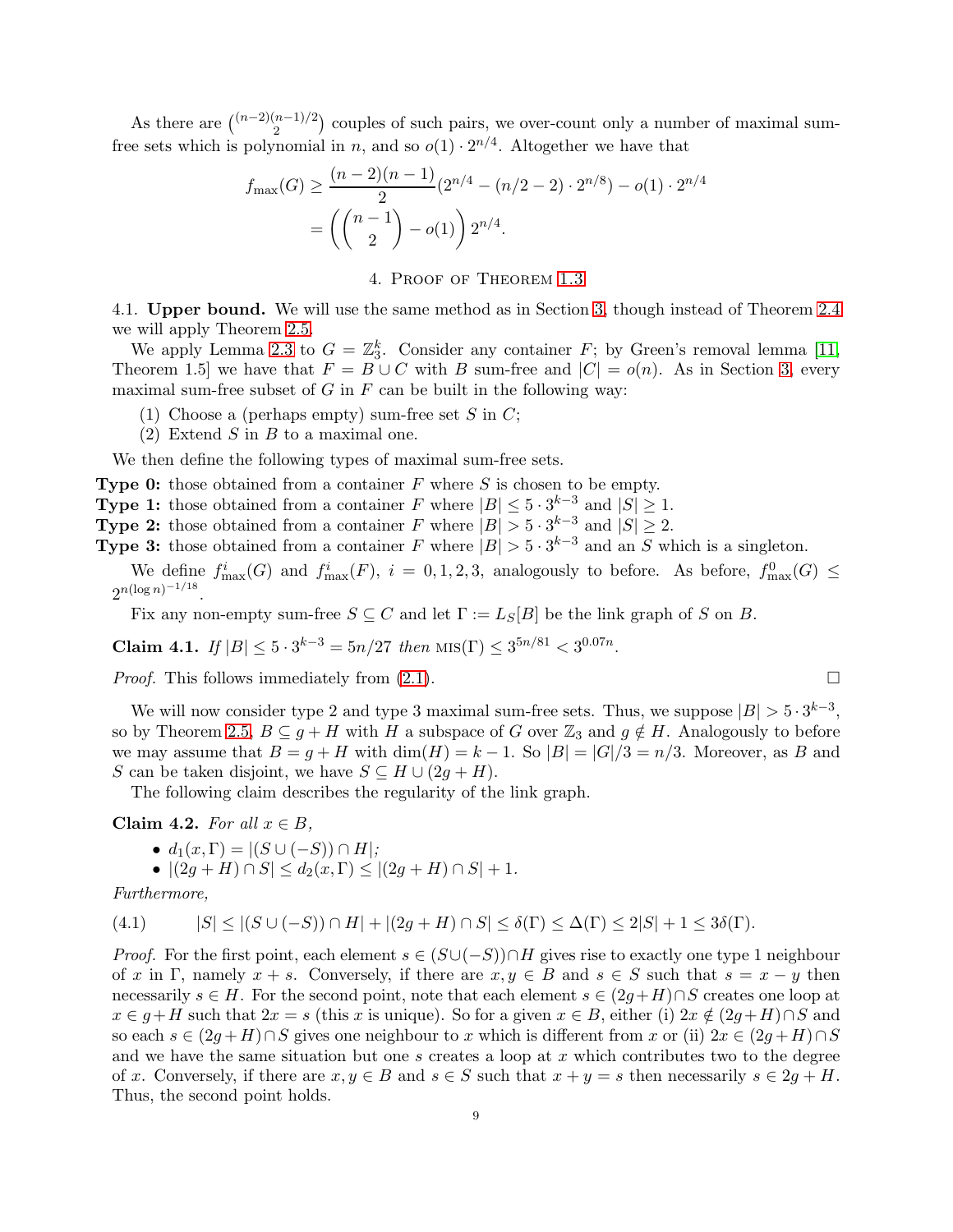Our argument above therefore implies that  $|(S \cup (-S)) \cap H| + |(2g + H) \cap S| \leq \delta(\Gamma)$ . Note that if  $(2g + H) \cap S = \emptyset$  then there cannot be any bad loops in Γ. Therefore, in this case we have that  $\Delta(\Gamma) = |(S \cup (-S)) \cap H| \leq 2|S|.$ 

So assume that  $(2g + H) \cap S \neq \emptyset$ . Given any  $s \in (2g + H) \cap S$  notice that  $-s \notin -S \cap H$ . This implies that  $|(S \cup (-S)) \cap H| + |(2g + H) \cap S| \leq 2(|S| - |(2g + H) \cap S|) + |(2g + H) \cap S| =$  $2|S| - |(2g + H) \cap S| \le 2|S| - 1$ . Given any  $x \in B$ , if  $d_2(x, \Gamma) = |(2g + H) \cap S|$  then we may have a bad loop at  $x$  in  $\Gamma$  and so

$$
d(x,\Gamma) \leq |(S \cup (-S)) \cap H| + |(2g+H) \cap S| + 2 \leq 2|S| + 1.
$$

Otherwise, if  $d_2(x,\Gamma) = |(2g+H) \cap S| + 1$  then the loop at x in  $\Gamma$  is already counted here and so

$$
d(x,\Gamma)\leq |(S\cup (-S))\cap H|+|(2g+H)\cap S|+1\leq 2|S|.
$$

In all cases we have shown that  $\Delta(\Gamma) \leq 2|S| + 1$ .

The first inequality holds in [\(4.1\)](#page-8-1) since

$$
|S| = |S \cap H| + |S \cap (2g + H)| \le |(S \cup (-S)) \cap H| + |(2g + H) \cap S|.
$$

Altogether this shows that all inequalities in  $(4.1)$  hold.  $\Box$ 

<span id="page-9-0"></span>**Claim 4.3.** *If*  $|S| > 10^4$  *then*  $\text{MIS}(\Gamma) \leq \left(\frac{n}{300} + 1\right) \cdot 3^{0.103n}$ .

*Proof.* By [\(4.1\)](#page-8-1) we can apply Lemma [2.6](#page-3-3) with  $k = 3$  and  $b \ge 100$ :

$$
\text{MIS}(\Gamma) \le \sum_{0 \le i \le n/300} \binom{n/3}{i} \cdot 3^{\frac{n}{12} + \frac{2n}{900}} \le \left(\frac{n}{300} + 1\right) \cdot (100e)^{n/300} \cdot 3^{77n/900} < \left(\frac{n}{300} + 1\right) \cdot 3^{0.103n}.
$$

<span id="page-9-1"></span>**Claim 4.4.** *If*  $3 \le |S| \le 10^4$  *then*  $\text{MIS}(\Gamma) \le 3^{3 \cdot 10^4/13} \cdot 3^{(1/9 - 1/702)n}$ .

*Proof.* By Claim [4.2,](#page-8-2)  $\Delta(\Gamma) \leq 3|S| \leq 3 \cdot 10^4$  and

$$
e(\Gamma) \ge \frac{|B|\delta(\Gamma)}{2} \stackrel{(4.1)}{\ge} \frac{|B||S|}{2}.
$$

Then, by Lemma [2.7,](#page-3-4) with  $C = 3^{3 \cdot 10^4/13}$  and  $k = \frac{|B|(|S|-2)}{2}$ ,

$$
\text{MIS}(\Gamma) \le 3^{3 \cdot 10^4/13} \cdot 3^{\frac{|B|}{3} \left(1 - \frac{(|S| - 2)}{26 \cdot |S|}\right)} \le 3^{3 \cdot 10^4/13} \cdot 3^{\frac{n}{9} - \frac{n(|S| - 2)}{26 \cdot 9 |S|}} \le 3^{3 \cdot 10^4/13} \cdot 3^{(1/9 - 1/702)n}.
$$

<span id="page-9-2"></span>Claim 4.5.  $If |S| = 2$ ,  $MIS(\Gamma) \leq 3^{0.1n}$ .

*Proof.* There are three cases depending on which coset the elements of S belong to. Note that since S is sum-free, we cannot have  $S = \{s, -s\} = \{s, 2s\}$  for an  $s \in H \cup (2g + H)$ , and the zero element does not belong to S.

**Case 1:**  $S = \{s_1, s_2\}$  with  $s_1, s_2 \in 2g + H$ . Let  $x_1 := 2s_1 \in B$  and  $x_2 := 2s_2 \in B$  be the unique elements such that  $2x_1 = s_1$  and  $2x_2 = s_2$ . Note that  $x_2 = s_1 - s_2 + x_1$ . The component of Γ containing  $x_1$  and  $x_2$  is the path  $\{x_1, s_2 - x_1 = s_1 - x_2 = s_1 + s_2, x_2\}$  with a bad loop at each of those three vertices (the loops at  $x_1$  and  $x_2$  are both bad loops and type 2 edges). Note the empty set is the only maximal independent set of this component. The component in  $\Gamma$  of any  $x \in B \setminus \{x_1, s_1 + s_2, x_2\}$  is the cycle  $C_6$  as shown in Figure 2. Then Γ consists of the component of  $x_1$  and  $x_2$  and  $(|B|-3)/6$  disjoint copies of the cycle  $C_6$ . Since  $MIS(C_6) = 5$ ,  $MIS(\Gamma) = 5^{(|B|-3)/6} = \frac{5^{n/18}}{\sqrt{5}} < 3^{0.1n}$ .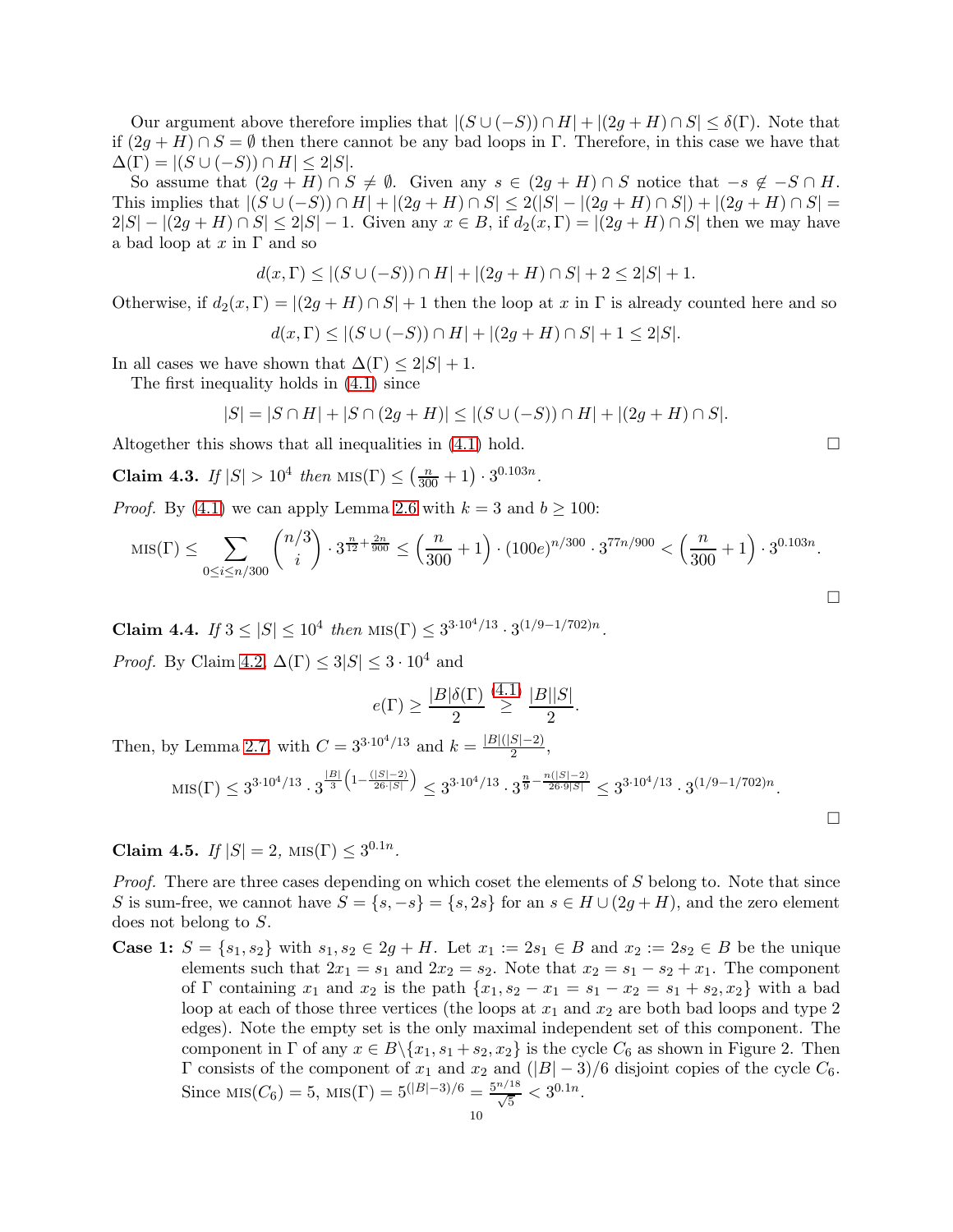

**Figure 2** - The 6-cycle  $C_6$ .

Case 2:  $S = \{s_1, s_2\}$  with  $s_1 \in H$  and  $s_2 \in 2g + H$ . Let  $y := 2s_2 \in B$  be the unique element such that  $2y = s_2$ . Then the component of y is the triangle  $\{y, s_1 + y = s_1 - s_2, -s_1 +$  $y = -s_1 - s_2$  with a bad loop at y (which is also a type 2 edge) and a bad loop at  $s_1 - s_2$ ; so this component has one maximal independent set. The component in  $\Gamma$  of any  $x \in B\backslash \{y, s_1 - s_2, -s_1 - s_2\}$  is the graph  $K_2 \square K_3$  as represented in Figure 3. In particular, if x is not a vertex in the component of y, then one can check that all vertices in Figure  $3$ are distinct.

Then  $\Gamma$  consists of the component of y and  $(|B|-3)/6$  disjoint copies of  $K_2 \Box K_3$ . Since  $\text{MIS}(K_2 \square K_3) = 6, \text{ MIS}(\Gamma) = 6^{(|B|-3)/6} = \frac{6^{n/18}}{\sqrt{6}} < 3^{0.1n}.$ 



**Figure 3** - The graph  $K_2 \square K_3$ .

**Case 3:**  $S = \{s_1, s_2\}$  with  $s_1, s_2 \in H$ ,  $s_1 \neq s_2$  and  $s_1 \neq -s_2$ . In this case there is no loop in Γ. The component of any  $x \in B$  in  $\Gamma$  is represented in Figure 4. Then  $\Gamma$  consists of  $|B|/9$ disjoint copies of this graph. Since it has 6 maximal independent sets,  $MIS(\Gamma) = 6^{|B|/9}$  $6^{n/27} < 3^{0.1n}$ .



<span id="page-10-0"></span>Claim 4.6.  $f_{\max}^0(G) + f_{\max}^1(G) + f_{\max}^2(G) \leq o(1) \cdot 3^{n/9}$ .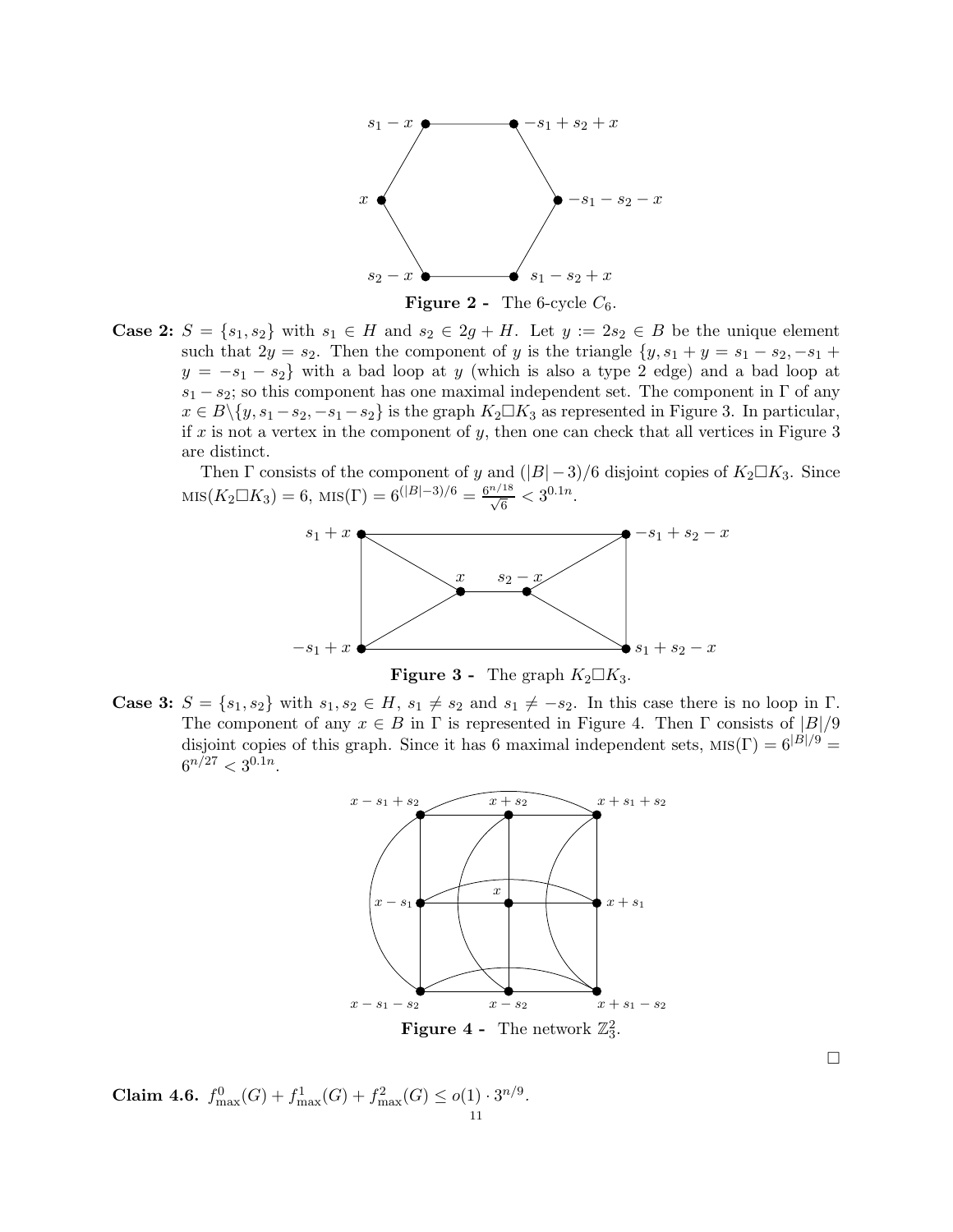*Proof.* This follows analogously to the proof of Claim [3.7](#page-6-1) where now we apply Claims [4.1,](#page-8-3) [4.3,](#page-9-0) [4.4](#page-9-1) and [4.5](#page-9-2) together with Lemma [2.3.](#page-2-3)  $\Box$ 

<span id="page-11-0"></span>**Claim 4.7.** 
$$
f_{\text{max}}^3(G) \le \left(\frac{(n-3)(n-1)}{3} + o(1)\right) \cdot 3^{n/9}
$$

*Proof.* Similarly to the proof of Claim [3.8,](#page-6-2) it suffices to sum up the number of maximal independent sets in link graphs of the form  $L_{\{s\}}[g+H]$  where  $\dim(H) = k - 1$ ,  $g \notin H$  and  $\{s\} \subseteq H \cup (2g+H)$ is a sum-free singleton (so any singleton except  $\{0\}$ ).

Let  $\{s\} \subseteq H \cup (2g + H)$  be such a singleton and  $B = g + H$ . We will distinguish two cases depending on which set s belongs to.

- If  $s \in 2g + H$  then there is one loop in  $\Gamma$  at  $y \in B$  such that  $2y = s$  and  $\Gamma$  consists of a perfect matching between the  $(|B| - 1)/2$  pairs  $\{x, s - x\}$  with  $x \neq y$ . Then MIS(Γ) =  $2^{(|B|-1)/2} = \frac{2^{n/6}}{\sqrt{2}}.$
- If  $s \in H$  then  $\Gamma$  consists of  $|B|/3$  disjoint triangles of the form  $\{x s, x, x + s\}$ ; thus  $MIS(\Gamma) = 3^{|B|/3} = 3^{n/9}.$

Now we want to count precisely how many pairs  $(q + H, \{s\})$  we have. Since there are  $(n - 1)/2$  $(k-1)$ -dimensional subspaces of G, we have  $(n-1)/2$  choices for H and two choices for the coset. Once  $g + H$  is fixed, we have  $|H \setminus \{0\}| = n/3 - 1$  choices for  $s \in H$  and  $|2g + H| = n/3$  choices for  $s \in 2g + H$ . As we do not mind over-counting for now, we conclude that

$$
f_{\max}^3(G) \le (n-1)(n/3 - 1) \cdot 3^{n/9} + \frac{n(n-1)}{6\sqrt{2}} \cdot 2^{n/6} = \left(\frac{(n-3)(n-1)}{3} + o(1)\right) 3^{n/9}.
$$

Combining Claims [4.6](#page-10-0) and [4.7](#page-11-0) gives us the upper bound

$$
f_{\max}(G) \le f_{\max}^0(G) + f_{\max}^1(G) + f_{\max}^2(G) + f_{\max}^3(G) \le \left(\frac{(n-3)(n-1)}{3} + o(1)\right) \cdot 3^{n/9}.
$$

4.2. Lower bound. Given a coset  $g + H$  and  $s \in H \setminus \{0\}$  where  $\dim(H) = k - 1$ , we define when  $(g + H, \{s\})$  generates a maximal sum-free subset of G analogously to Section [3.2.](#page-7-0) Similar to the behaviour for  $\mathbb{Z}_2^k$ , type 3 maximal sum-free sets generated by a pair  $(g + H, \{s\})$  with  $s \in H \setminus \{0\}$ are those that contribute to the dominant term in the asymptotic development of  $f_{\text{max}}(G)$ .

**Claim 4.8.** Consider any coset  $B = g + H$  with  $H ⊆ G$  *a* (k − 1)-dimensional subspace;  $g \notin H$ and any singleton  $\{s\} \subseteq H \setminus \{0\}$ . Then  $(B, \{s\})$  generates at least  $3^{n/9} - (2n/3 - 2) \cdot 3^{0.1n}$  maximal *sum-free sets.*

*Proof.* We fix  $B = g + H$  with  $\dim(H) = k - 1$  and  $g \notin H$ , and  $s \in H \setminus \{0\}$ . We saw in the proof of Claim [4.7](#page-11-0) that  $L_{\{s\}}[B]$  has  $3^{n/9}$  maximal independent sets. Let  $I \subseteq B$  be a maximal independent set in  $L_{\{s\}}[B]$  and suppose that  $\{s\} \cup I$  is not a maximal sum-free set in G; call such an I *bad*. Then there exists  $s' \in H \setminus \{0, s\} \cup (2g + H)$  such that  $\{s, s'\} \cup I$  is sum-free  $(s'$  cannot belong to B otherwise I would not be a maximal independent set). So I is a maximal independent set in  $L_{\{s,s'\}}[B]$ . By Claim [4.5,](#page-9-2) there are at most  $3^{0.1n}$  maximal independent sets in  $L_{\{s,s'\}}[B]$ . Since there are  $2n/3 - 2$  possibilities for s', in total there are at most  $(2n/3 - 2) \cdot 3^{0.1n}$  bad I. The claim immediately follows.

As in Claim [3.10,](#page-7-1) there are only a few maximal sum-free sets generated by two distinct pairs  $(g+H,\{s\}).$ 

**Claim 4.9.** *Given distinct pairs*  $(B, \{s\})$ ,  $(B', \{s'\})$  *there are at most*  $n/9$  *maximal sum-free subsets of* G *generated by both pairs.*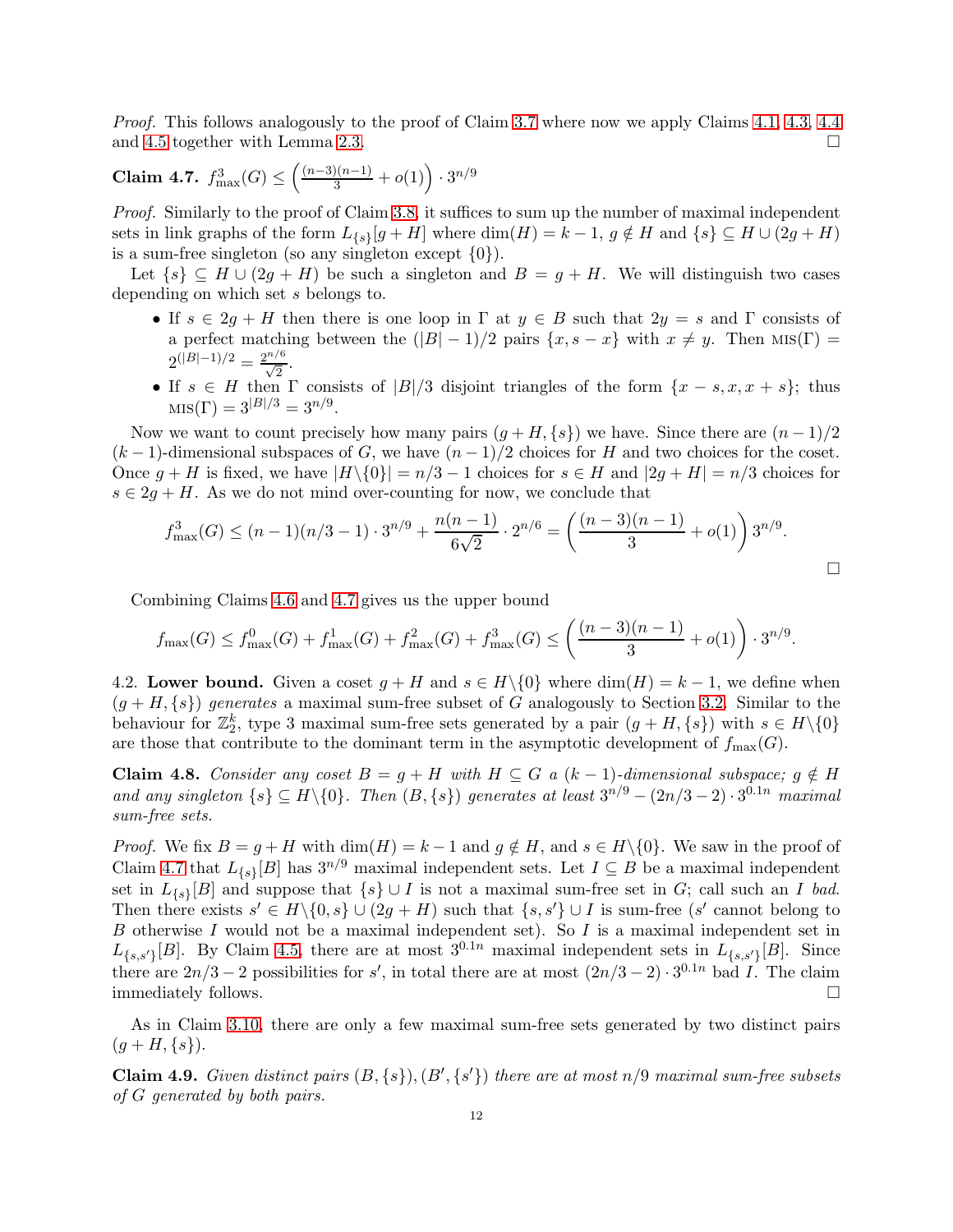*Proof.* Let  $(B, \{s\}) = (g + H, \{s\})$  and  $(B', \{s'\}) = (g' + H', \{s'\})$  be two distinct such pairs.

- If  $H = H'$  and  $g + H = g' + H'$  then necessarily  $s \neq s'$  and so maximal sum-free sets generated by these pairs differ by at least one element. If  $H = H'$  and  $g + H = 2g' + H' = 2g' + H$ then  $B \cap B' = \emptyset$  so maximal sum-free sets generated by these pairs are distinct.
- If  $H \neq H'$  then  $|B \cap B'| \leq n/9$ . Indeed, since B and B' are cosets,  $B \cap B'$  is either empty or is a coset of a subspace of co-dimension two.

Since the maximal sum-free sets generated by  $(B, \{s\})$  (resp.  $(B', \{s'\})$ ) consist of  $n/9$ elements of B (resp.  $B'$ ) plus s (resp. s'), we can conclude similarly to the second point in the proof of Claim [3.10](#page-7-1) that there are at most  $n/9$  maximal sum-free sets generated by both pairs.

 $\Box$ 

As there are  $\binom{(n-3)(n-1)/3}{2}$  couples of such pairs, we over-count only a number of maximal sumfree sets which is polynomial in *n*, and so  $o(1) \cdot 3^{n/9}$ . Altogether we have that

$$
f_{\max}(G) \ge \frac{(n-3)(n-1)}{3} (3^{n/9} - (2n/3 - 2) \cdot 3^{0.1n}) - o(1) \cdot 3^{n/9}
$$

$$
= \left(\frac{(n-3)(n-1)}{3} - o(1)\right) 3^{n/9}.
$$

### 5. Lower bound construcions

<span id="page-12-0"></span>In this section we provide constructions to confirm the lower bound in Conjecture [1.4](#page-1-3) for a range of groups.

5.1. Groups with a large cyclic component. In [\[3,](#page-17-4) Proposition 5.4] the authors give a con-struction which confirms Conjecture [1.4](#page-1-3) for the cyclic group  $\mathbb{Z}_m$ . We will extend it to groups that have a large cyclic component.

<span id="page-12-1"></span>**Lemma 5.1.** Let  $m \geq 9$  be an integer. For any n-order abelian group G of the form  $G = \mathbb{Z}_m \times K$ *we have*

$$
f_{\max}(G) \ge (2/3)^{1+n/m} \cdot 6^{\left(\frac{1}{18} - \frac{4}{9m}\right)n}.
$$

*Proof.* Consider the following construction for  $\mathbb{Z}_m$ . We write  $m = 9k + i$  with  $0 \le i \le 8$ . We set  $B := [3k + 1, 6k]$  and  $S := \{k, -2k\}$ . Note both B and S are sum-free.

Let us first assume that  $i \geq 1$ . The link graph  $\Gamma := L_S[B]$  can have four different shapes depending on the parities of  $i-1$  and  $k-i+1$ . When  $k-i+1$  is even, for any  $x \in [3k+i, 4k]$ ,  $x \neq -x - 2k$ , so its component in Γ is the graph  $K_2 \square K_3$ , as shown in Figure 5. When  $k - i + 1$  is odd, we have the same situation except when  $x = 3k + i + \frac{k-i}{2}$  whose component is a triangle with a type 2 loop at one vertex, since  $2(3k+i+\frac{k-i}{2}) = -2k$ . We call this graph represented in Figure 7 a *looped triangle*. Similarly, when  $i - 1$  is even, the component of any  $x \in [3k + 1, 3k + i - 1]$  is a  $K_2\square K_3$  as shown in Figure 6. It is identical when  $i-1$  is odd except for  $3k+i/2$  whose component is a looped triangle as shown in Figure 8. Note also there is always a bad loop at  $5k + i = -2k - 2k$ which belongs to a  $K_2 \square K_3$  component.

We are now able to compute  $\Gamma$ ,  $\Gamma'$  and  $\Gamma_1 \rtimes \Gamma_2$  in each of those four cases. We do it here when  $i-1$  and  $k-i+1$  are both odd, the three other cases are similar. From the previous observations we deduce that Γ consists of  $k/2 - 2$  vertex-disjoint copies of  $K_2 \square K_3$ , one copy of  $K_2 \square K_3$  with a bad loop at one vertex and two looped triangles. Then  $\Gamma'$  is identical to  $\Gamma$  but without the bad loop; from Figures 5-8 we deduce that  $\Gamma_1 \rtimes \Gamma_2$  consists of k copies of  $K_2 \square K_3$ . Indeed, when  $\Lambda = K_2 \square K_3$ as in Figures 5 and 6,  $\Lambda_1 \rtimes \Lambda_2$  consists of 2 vertex-disjoint copies of  $K_2 \square K_3$ ; when  $\Lambda$  is a looped triangle as in Figures 7 and 8,  $\Lambda_1 \rtimes \Lambda_2$  is  $K_2 \square K_3$ .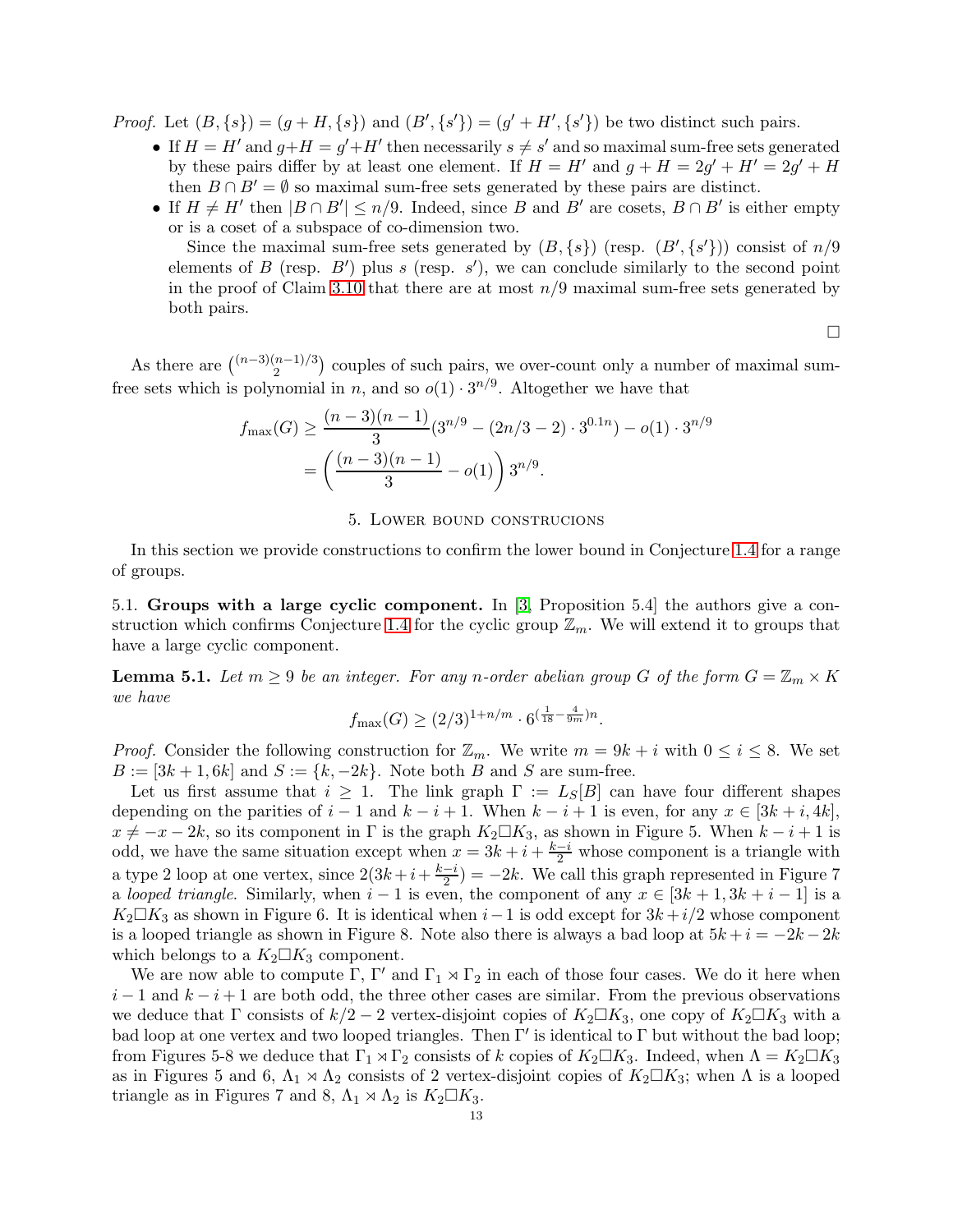Moreover  $K_2 \Box K_3$  has 6 maximal independent sets,  $K_2 \Box K_3$  with a loop at one vertex has 4 and a looped triangle has 2. Thus  $\text{MIS}(\Gamma) = 6^{k/2-2} \cdot 4 \cdot 2^2$ ,  $\text{MIS}(\Gamma') = 6^{k/2-1} \cdot 2^2$  and  $\text{MIS}(\Gamma_1 \rtimes \Gamma_2) = 6^k$ . Define a,  $\tilde{\Gamma}$ ,  $\tilde{S}$  and  $\tilde{B}$  as in Lemma [2.10.](#page-4-1) Then by Lemma [2.10,](#page-4-1)

$$
MIS(\tilde{\Gamma}) = 6^{k/2 - 2} \cdot 4 \cdot 2^2 \cdot 6^{(k/2 - 1)(a - 1)} \cdot 2^{2(a - 1)} \cdot 6^{\frac{k}{2}(|K| - a)}
$$
  
=  $(4/6)^{a + 1} \cdot 6^{\frac{k}{2}|K|} \ge (2/3)^{|K| + 1} \cdot 6^{\frac{m - i}{18}|K|}$   
 $\ge (2/3)^{|K| + 1} \cdot 6^{\frac{m - 8}{18}|K|} = (2/3)^{n/m + 1} \cdot 6^{\left(\frac{1}{18} - \frac{4}{9m}\right)n}.$ 

A maximal independent set I in  $\tilde{\Gamma}$  is such that  $I \cup \tilde{S}$  is sum-free, but it might not be maximal. However no further element from  $\hat{B}$  can be added. Hence two distinct maximal independent sets I, I' in  $\tilde{\Gamma}$  are such that  $I \cup \tilde{S}$  and  $I' \cup \tilde{S}$  lie in two distinct maximal sum-free subsets of G. Therefore we have  $f_{\max}(G) \ge \text{MIS}(\tilde{\Gamma}) \ge (2/3)^{1+n/m} \cdot 6^{(\frac{1}{18} - \frac{4}{9m})n}$ . We obtain greater or equal bounds in the other three cases.



**Figure 7** - The component of  $3k + i + \frac{k-i}{2}$ .

**Figure 8 -** The component of  $3k + i/2$ .

Type 1 edges are represented in blue and type 2 edges in red. Edges that are both type 1 and type 2 are represented by red and blue dashed lines.

Let us now assume  $i = 0$ . When k is even, Γ contains  $k/2 - 1$  disjoint copies of  $K_2 \square K_3$ ; indeed the component of every  $x \in [3k+1, 4k-1] \setminus \{3k+k/2\}$  is as in Figure 5. The other two components of Γ are: a looped triangle  $\{3k + k/2, 4k + k/2, 5k + k/2\}$  with a type 2 loop at  $3k + k/2$ , a type 2 edge between  $4k+k/2$  and  $5k+k/2$  and all possible (non-loop) type 1 edges; a triangle  $\{4k, 5k, 6k\}$ with a loop at 5k (which is both bad and type 2) and a bad loop at  $6k$ , where all non-loop edges of the triangle are type 1, except that additionally the edge between  $4k$  and  $6k$  is also type 2. Note that  $MIS(\Gamma) = 2 \cdot 6^{k/2 - 1}$ ,  $MIS(\Gamma') = 4 \cdot 6^{k/2 - 1}$  and  $MIS(\Gamma_1 \rtimes \Gamma_2) = 6^k$ . Then by Lemma [2.10,](#page-4-1)

$$
MIS(\tilde{\Gamma}) = 2 \cdot 6^{k/2 - 1} \cdot 4^{a-1} \cdot 6^{(k/2 - 1)(a-1)} \cdot 6^{\frac{k}{2}(|K| - a)}
$$
  
=  $\frac{1}{2} \cdot (2/3)^a \cdot 6^{\frac{k}{2}|K|} \ge \frac{1}{2} \cdot (2/3)^{|K|} \cdot 6^{\frac{m}{18}|K|} \ge (2/3)^{n/m + 1} \cdot 6^{\left(\frac{1}{18} - \frac{4}{9m}\right)n}.$ 

When k is odd, Γ consists of  $(k-1)/2$  copies of  $K_2 \square K_3$  and the triangle  $\{4k, 5k, 6k\}$  with two loops as in the k even case. Therefore,  $MIS(\Gamma) = 6^{(k-1)/2}$ ,  $MIS(\Gamma') = 2 \cdot 6^{(k-1)/2}$  and  $MIS(\Gamma_1 \rtimes \Gamma_2) =$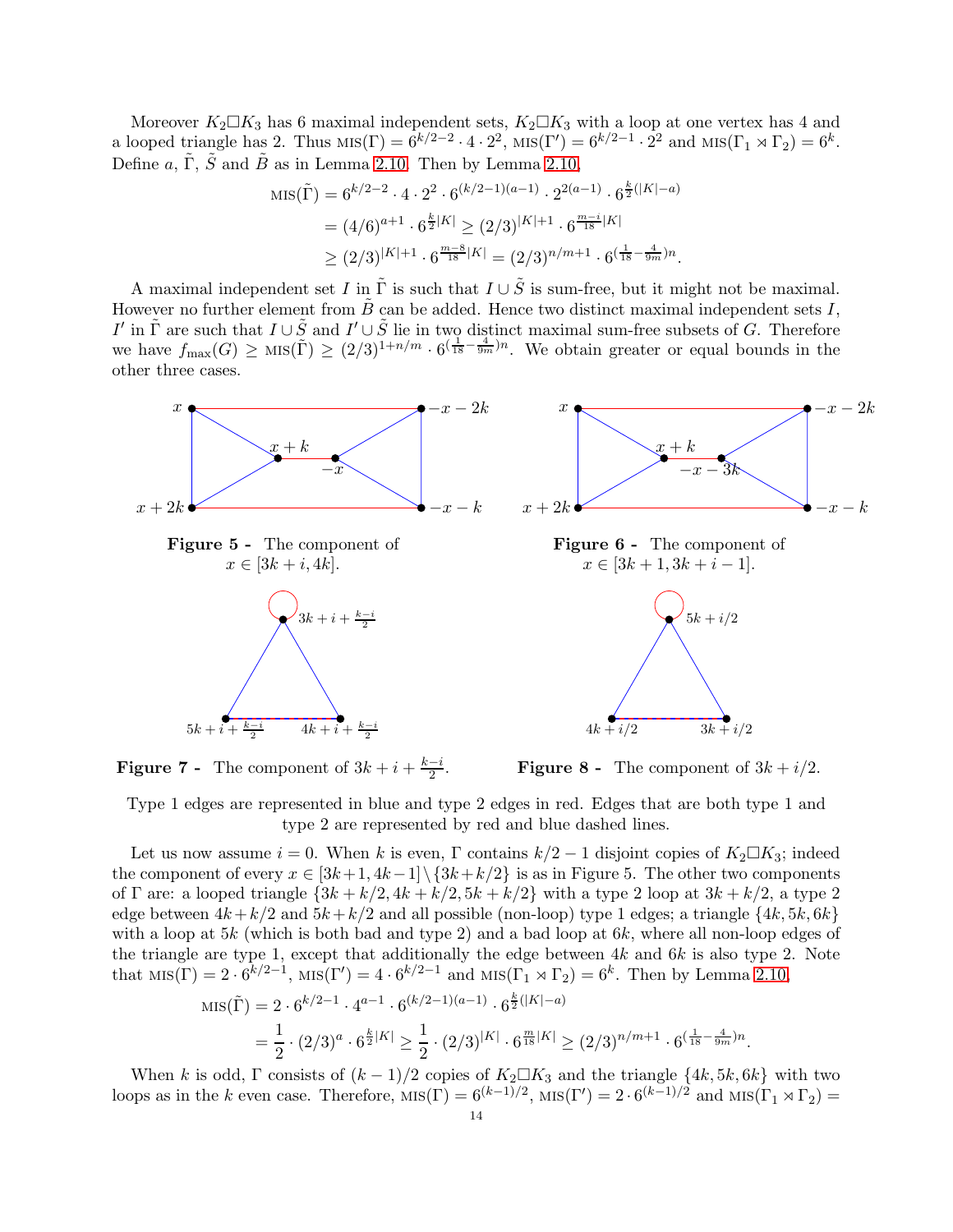$6<sup>k</sup>$ . Each of these terms are at least as big as the corresponding terms in the k even case, so again by Lemma [2.10](#page-4-1) we conclude that  $\text{MIS}(\tilde{\Gamma}) \geq (2/3)^{n/m+1} \cdot 6^{(\frac{1}{18} - \frac{4}{9m})n}$ . Therefore, arguing as before, in both cases  $f_{\text{max}}(G) \ge \text{MIS}(\tilde{\Gamma}) \ge (2/3)^{1+n/m} \cdot 6^{(\frac{1}{18} - \frac{4}{9m})n}$ , as desired.

This lemma now easily allows us to confirm the lower bound in Conjecture [1.4](#page-1-3) for groups which have a sufficiently large cyclic component.

<span id="page-14-1"></span>**Proposition 5.2.** Let G be an n-order abelian group. If there exists  $m \geq 3084$  and an abelian *group K* such that  $G = \mathbb{Z}_m \times K$ , then  $f_{\text{max}}(G) \geq 2^{n/7}$ .

*Proof.* Provided  $n \geq m \geq 3084$ , then by Lemma [5.1,](#page-12-1)

$$
f_{\max}(G) \ge (2/3)^{1+n/m} \cdot 6^{(\frac{1}{18} - \frac{4}{9m})n} \ge 2^{n/7}.
$$

5.2. Some type III groups. Amongst all abelian groups of order n, Theorem [2.2](#page-2-0) tells us that the smallest values of  $\mu(G)$  are obtained by type III groups. So one might think they are the most likely groups to disprove the lower bound in Conjecture [1.4.](#page-1-3) However, in this subsection we give lower bound constructions for some type III groups.

**Proposition 5.3.** *Let* G *be a type III group of order* n and let m *be its exponent. If*  $m \in \{7, 13, 19\}$ *, then*  $f_{\text{max}}(G) \geq 2^{\mu(G)/2 - 2} \geq 2^{n/7 - 2}$ *.* 

*Proof.* If  $m = 7$  then  $G = \mathbb{Z}_7^k$ ; Proposition 5.7 in [\[3\]](#page-17-4) gives that  $f_{\text{max}}(G) \geq 2^{\mu(G)/2 - 1} = 2^{n/7 - 1}$ in this case. If  $m = 13$ , let  $H < G$  be a subgroup of G of index 13 and  $x \in 3 + H$ . Let  $T := (1 + H) \cup (4 + H) \cup (6 + H) \cup (9 + H)$  be a sum-free set of size  $4n/13$  and consider the link graph  $\Gamma := L_{\{x\}}[T]$ . Then there is a loop at  $2x \in 6 + H$ , and the remaining edges of  $\Gamma$  form a perfect matching between the elements of  $1 + H$  and those of  $4 + H$  and between those of  $6 + H$ and those of  $9 + H$ . Thus  $\text{MIS}(\Gamma) = 2^{2n/13-1}$  and  $f_{\text{max}}(G) \ge 2^{2n/13-1} = 2^{\mu(G)/2-1}$ . If  $m = 19$ then let  $H < G$  be a subgroup of index 19 and  $x \in 6 + H$ . By considering the sum-free set  $T := (1 + H) \cup (3 + H) \cup (12 + H) \cup (14 + H) \cup (16 + H) \cup (18 + H)$  and the link graph  $\Gamma := L_{\{x\}}[T]$ we obtain that  $MS(\Gamma) = 2^{3n/19-2}$  (there is a loop at  $2x \in 12 + H$  and another one at the unique  $y \in 3 + H$  such that  $2y = x$ , thus,  $f_{\text{max}}(G) \ge 2^{3n/19 - 2} = 2^{\mu(G)/2 - 2}$ . — Первый процесс в постановки программа в серверном становки производительно становки производите с производ<br>В серверном становки производительно становки производительно становки производительно становки производительн

# 6. Concluding remarks and open problems

<span id="page-14-2"></span>6.1. Structural results and sharp bounds on  $f_{\text{max}}(G)$ . In this paper we have provided a sharp count on the number of maximal sum-free sets in both  $\mathbb{Z}_2^k$  and  $\mathbb{Z}_3^k$ . Crucial ingredients of both these proofs were structural results for 'large' sum-free subsets of  $\mathbb{Z}_2^k$  [\[6,](#page-17-9) [8\]](#page-17-10) and  $\mathbb{Z}_3^k$  [\[15\]](#page-17-13). To obtain sharp bounds on  $f_{\text{max}}(G)$  in general, further such structural results will be needed. Lemma 5.6 in [\[12\]](#page-17-6) provides a structural result for large sum-free subsets of type I groups (and was applied to obtain bounds on  $f_{\text{max}}(G)$  in [\[16\]](#page-17-11)). However, our understanding of how  $f_{\text{max}}(G)$  should behave in general is still rather limited. Thus, it is unclear how precise structural results need to be for applications to the  $f_{\text{max}}(G)$  problem. Perhaps the next natural question to consider is to determine the asymptotic behaviour of  $f_{\text{max}}(\mathbb{Z}_p^k)$  when  $p \geq 5$  is prime.

<span id="page-14-0"></span>6.2. Counting complete caps in projective spaces. Let  $PG(n, q)$  be the projective space of dimension n over the Galois field  $\mathbb{F}_q$ . An  $\ell$ -cap is a set of  $\ell$  points no three of which are collinear. An  $\ell$ -cap is said to be *complete* if it is not contained in an  $(\ell + 1)$ -cap. Complete caps are well-studied objects, for example, the size of the smallest complete cap in a projective space (see e.g. [\[14\]](#page-17-17)) and the spectrum of values of  $\ell$  for which there is a complete  $\ell$ -cap (see e.g. [\[7\]](#page-17-18)).

In this setting note that a maximal sum-free set in  $\mathbb{Z}_2^{k+1}$  is precisely a complete cap in  $PG(k, 2)$ . Thus, Theorem [1.2](#page-1-0) asymptotically determines the number of complete caps in  $PG(k, 2)$ . It would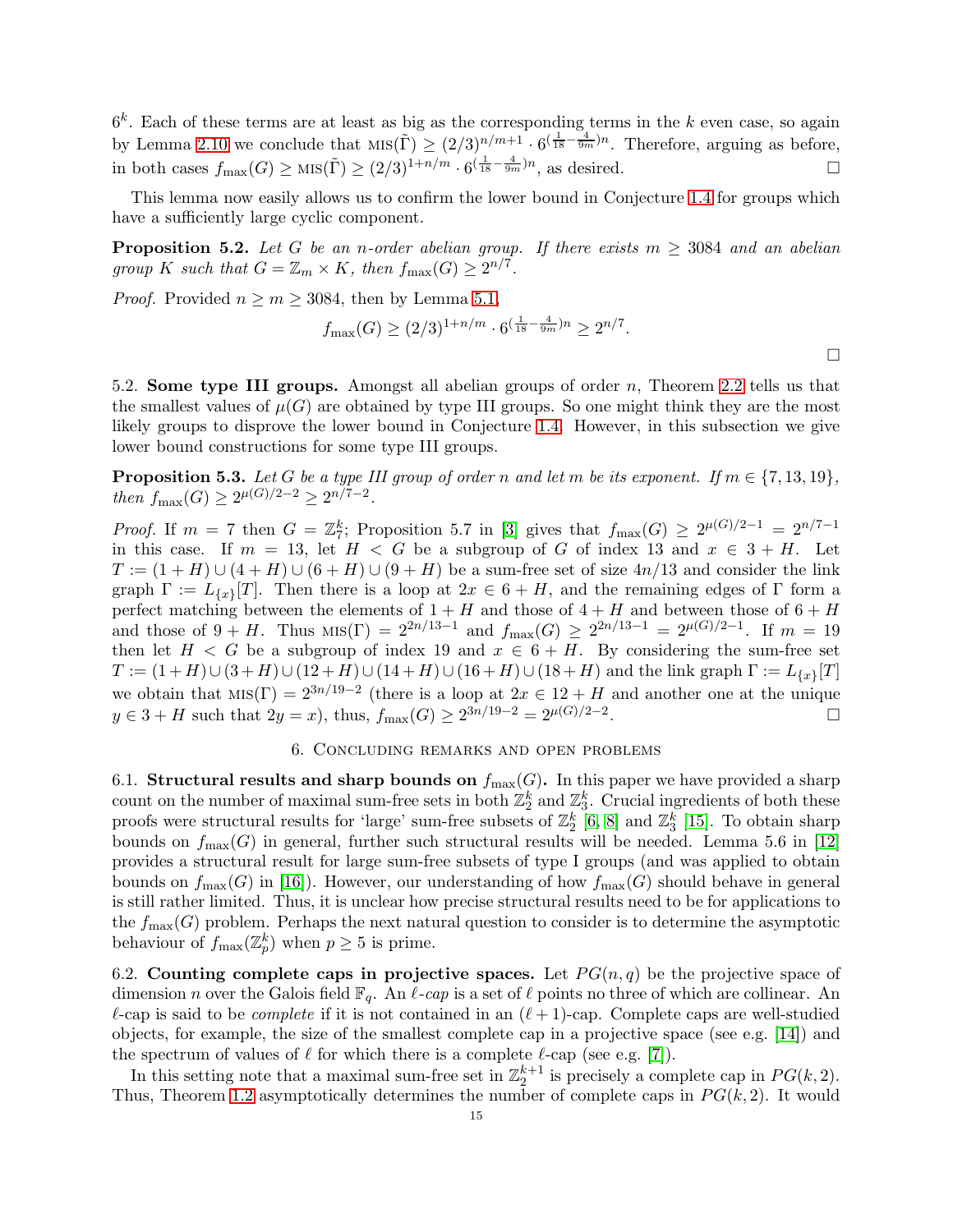be interesting to obtain analogous counting results for other projective spaces. Furthermore, it would be interesting to attack other open problems on complete caps in  $PG(k, 2)$  (such as those in [\[7,](#page-17-18) Section 8]) by instead working in the setting of maximal sum-free sets in  $\mathbb{Z}_2^{k+1}$ .

6.3. Maximal distinct sum-free sets. Let G be an abelian group of order n. We call a triple {x, y, z} ⊆ G a *distinct Schur triple* if it is a Schur triple and its three elements are distinct. A subset S ⊆ G is a *distinct sum-free set* if it does not contain any distinct Schur triple. A distinct sum-free set S is a *maximal distinct sum-free set* if S is not properly contained in another distinct sum-free subset of G. Denote by  $\mu^*(G)$  the size of a largest distinct sum-free subset of G. We write  $f^*(G)$ for the number of distinct sum-free subsets of G and  $f_{\max}^*(G)$  for the number of maximal distinct sum-free subsets of G. Note that an important feature of distinct sum-free sets in comparison with sum-free sets is that they can contain the zero element. Moreover, we immediately have that a sum-free set is a distinct sum-free set. Also, if  $A \subseteq G$  is a distinct sum-free subset of G, it can be written as  $A = B \cup C$  with B sum-free and  $|C| = o(n)$ . Indeed,  $A \setminus \{0\}$  (or A if  $0 \notin A$ ) has at most  $n-1 = o(n^2)$  Schur triples, because such a Schur triple is necessarily of the form  $\{x, x, 2x\}$ and there are  $|A\setminus\{0\}| \leq n-1$  choices for  $x \in A\setminus\{0\}$ . Therefore, by Green's removal lemma [\[11,](#page-17-16) Theorem 1.4,  $A\setminus\{0\}$  can be made sum-free by removing  $o(n)$  elements, and so A can be made sum-free by removing at most  $o(n) + 1 = o(n)$  elements. It follows from this observation that

<span id="page-15-0"></span>(6.1) 
$$
\mu(G) \leq \mu^*(G) \leq \mu(G) + o(n)
$$

and

<span id="page-15-1"></span>(6.2) 
$$
f(G) \le f^*(G) \le 2^{o(n)} f(G).
$$

It is natural to guess that  $f_{\max}(G) \leq f_{\max}^*(G)$  for all finite abelian groups G. However, this seems more challenging to prove than  $(6.1)$  and  $(6.2)$ . Indeed, a maximal sum-free set is not necessarily a maximal distinct sum-free set, and we can even have two maximal sum-free sets that lie in the same maximal distinct sum-free set.

**Example 6.1.** In  $G = \mathbb{Z}_7$ ,  $\{2,3\}$  and  $\{3,4\}$  are two maximal sum-free sets that lie in the same *maximal distinct sum-free set*  $\{2,3,4\}$ *. However, we still have*  $f_{\text{max}}(\mathbb{Z}_7) = 9 < f_{\text{max}}^*(\mathbb{Z}_7) = 14$ *.* 

This observation motivates the following question.

<span id="page-15-2"></span>Question 6.2. *Are there some abelian groups*  $G$  *for which*  $f_{\max}^*(G) < f_{\max}(G)$ ?

From the perspective that a group answering Question [6.2](#page-15-2) positively would perhaps be an exception, one can wonder in general if  $f_{\text{max}}(G)$  is much smaller than  $f_{\text{max}}^{\star}(G)$ .

# <span id="page-15-3"></span>Question 6.3. For which abelian groups G is  $f_{\text{max}}(G)$  exponentially smaller than  $f_{\text{max}}^{\star}(G)$ ?

We will demonstrate examples of abelian groups  $G$  for which the behaviour in Question [6.3](#page-15-3) does occur by giving a lower bound on  $f_{\max}^{\star}(G)$ . For this we need to modify our definition of the link graph to fit the concept of distinct sum-free sets. For subsets  $B, S \subseteq G$  let  $L_S^{\star}[B]$  be the *distinct link graph of* S *on* B defined as follows. Its vertex set is B and its edge set consists of the following edges:

- (i) two distinct vertices  $x, y \in B$  are adjacent if there exists  $s \in S$  such that  $\{x, y, s\}$  is a distinct Schur triple;
- (ii) there is a loop at a vertex  $x \in B$  if there exist distinct  $s, s' \in S$  such that  $\{x, s, s'\}$  is a distinct Schur triple.

We will use distinct link graphs to provide lower bound constructions on  $f_{\max}^*(G)$  for finite abelian groups G. Speaking of which, note that if  $B, S \subseteq G$  are disjoint distinct sum-free subsets of G, we have that any two maximal independent sets  $I, I'$  in  $L^*_{S}[B]$  are such that  $I \cup S$  and  $I' \cup S$ lie in two different maximal distinct sum-free subsets of  $G$ , because no more elements from  $B$  can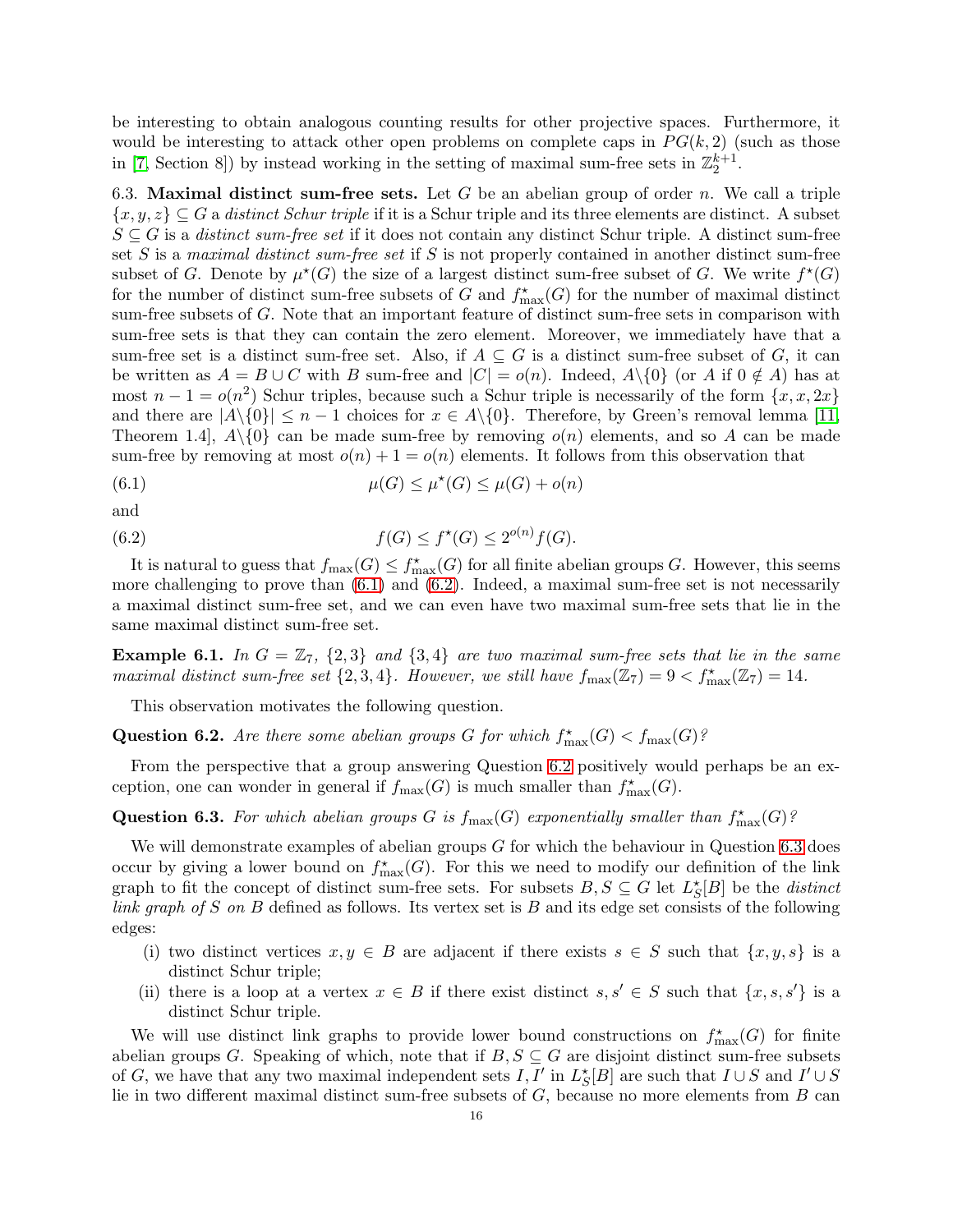be added to either without destroying the distinct sum-free property. Thus, for such  $B$  and  $S$  we have

<span id="page-16-0"></span>(6.3) 
$$
f_{\max}^{\star}(G) \geq \text{MIS}(L_{S}^{\star}[B]).
$$

<span id="page-16-2"></span>**Proposition 6.4.** For any finite abelian group G which is not of the form  $G = \mathbb{Z}_2^k \times K$  with  $k \geq 1$ *and*  $|K| \geq 3$  *odd, we have*  $f_{\max}^{\star}(G) \geq 2^{\frac{\mu(G)-1}{2}}$ .

*Proof.* We first assume that |G| is odd. If G is type I(p), with  $p \neq 2$  and  $p \equiv 2 \pmod{3}$ , then by Theorem [2.2,](#page-2-0)  $\mu(G) = |G| \left( \frac{1}{3} + \frac{1}{3p} \right)$  $\frac{1}{3p}$ . Let  $H < G$  be a subgroup of index p and  $g \notin H$  such that the cosets of H are  $H, g + H, \ldots, (p-1)g + H$ . As in [\[9,](#page-17-5) Theorem 2] we consider  $T := (g + H) \cup$  $(4g+H) \cup \ldots \cup ((p-1)g+H)$ . Note that T is sum-free and has size  $|T| = \frac{p+1}{3}$  $\frac{+1}{3}$ |H| =  $\mu(G)$ . Then  $\Gamma := L_{\{0\}}^{\star}[T]$  matches perfectly the elements of  $ig + H$  with those of  $-ig + H$ , for  $i = 1, 4, \ldots, p-1$ ; since p is an odd prime number congruent to 2 (mod 3), the number of cosets  $(p+1)/3$  is even. Thus,  $\Gamma$  is a perfect matching and so by  $(6.3)$ ,  $f_{\text{max}}^*(G) \ge \text{Mis}(\Gamma) = 2^{\mu(G)/2}$ .

If G is type II, by Theorem [2.2,](#page-2-0)  $\mu(G) = |G|/3$ . We give a construction similar to [\[3,](#page-17-4) Proposition 5.6. Let  $H < G$  be a subgroup of index 3. Then there are three cosets:  $H$ ,  $1 + H$  and  $2 + H$ . Let  $T := 1 + H, x \in 2 + H$  and  $\Gamma := L^*_{\{x\}}[T]$ . Note there is no loop at  $2x \in T$  because  $\{x, x, 2x\}$  is not a distinct Schur triple. Further, in the case where  $y_0 = x - y_0$  (which happens for a unique  $y_0 \in T$  since |G| is odd),  $y_0$  is an isolated vertex. All other  $y \in 1 + H$  have a unique neighbour in Γ, namely  $x - y$ . Then by [\(6.3\)](#page-16-0),  $f_{\text{max}}^{*}(G) \ge \text{MIS}(\Gamma) = 2^{(|T|-1)/2} = 2^{(\mu(G)-1)/2}$ .

If G is type III, then by Theorem [2.2,](#page-2-0)  $\mu(G) = |G| \left(\frac{1}{3} + \frac{1}{3n}\right)$  $\frac{1}{3m}$  where m is the largest order of any element of G. Let  $g \in G$  be an element of order m and  $H < G$  a subgroup of index m such that its cosets are  $H,g+H,\ldots,(m-1)g+H$ . Note that as G is type III, m is odd and  $m\equiv 1\pmod{3}$ . As in [\[9,](#page-17-5) Theorem 5] we consider  $T := (2g + H) \cup (5g + H) \cup ... \cup ((m - 2)g + H)$ . Note that T is sum-free and has size  $|T| = \frac{m-1}{3}|H| = \mu(G)$ . Similarly to the case of type I groups,  $\Gamma := L^*_{\{0\}}[T]$  is a perfect matching. Thus by [\(6.3\)](#page-16-0),  $f_{\text{max}}^{\star}(G) \ge \text{MIS}(\Gamma) = 2^{\mu(G)/2}$ .

Now we suppose that |G| is even. In this case, by Theorem [2.2,](#page-2-0)  $\mu(G) = |G|/2$ . Since G is not of the form  $\mathbb{Z}_2^k \times K$  with  $|K| \geq 3$  odd, either  $G = \mathbb{Z}_{2^\alpha} \times K$  for some K and  $\alpha \geq 2$ , or  $G = \mathbb{Z}_2^k$ . In the first case, consider  $T := \{1, 3, ..., 2^{\alpha} - 1\} \times K$ . Then  $\Gamma := L^*_{\{0\}}[T]$  is a perfect matching between the elements  $(a, k)$  and  $(-a, -k)$  with  $a \in \{1, 3, \ldots, 2^{\alpha} - 1\}$ ,  $k \in K$ . Since  $\alpha \geq 2$ ,  $a \neq -a$ for all  $a \in \{1, 3, ..., 2^{\alpha} - 1\}$ . Thus by  $(6.3)$ ,  $f_{\text{max}}^{\star}(G) \ge \text{MIS}(\Gamma) = 2^{|T|/2} = 2^{\mu(G)/2}$ . When  $G = \mathbb{Z}_2^k$ , note there is a one-to-one correspondence between the maximal sum-free sets of G and the maximal distinct sum-free sets of G. Indeed, since  $2x = 0$  for all  $x \in G$ , a Schur triple which does not contain the zero element is a distinct Schur triple. Conversely, a distinct Schur triple cannot contain the zero element. Thus,  $A \mapsto A \cup \{0\}$  is a bijection between the maximal sum-free subsets of G and the maximal distinct sum-free subsets of G. Hence  $f_{\text{max}}^{\star}(\mathbb{Z}_2^k) = f_{\text{max}}(\mathbb{Z}_2^k) \geq 2^{\mu(\mathbb{Z}_2^k)/2}$ , where the latter inequality was proven in [\[3,](#page-17-4) Proposition 5.3].

<span id="page-16-1"></span>**Proposition 6.5.** Let G be an abelian group of order n of the form  $G = \mathbb{Z}_2^k \times K$  with  $k \geq 1$  and  $|K| \geq 3$  *odd and let*  $a := 2^{k-1}$ *. Then*  $f_{\max}^{\star}(G) \geq 2^{(\frac{1}{2} - \frac{a}{n})\mu(G)}$ *.* 

*Proof.* Recall that by Theorem [2.2](#page-2-0) we know  $\mu(G) = n/2$ . Let  $q \geq 3$  be an odd number and K' be a group such that  $q||K|$  and  $K = \mathbb{Z}_q \times K'$ . Then G can be written as  $G = \mathbb{Z}_m \times G'$  with  $m := 2q$ and  $G' := \mathbb{Z}_2^{k-1} \times K'$ . We consider  $T := \{1, 3, \ldots, m-1\} \times G'$  which is sum-free, and  $\Gamma := L_{\{0\}}^*(T)$ . Then each element of T of the form  $(b, g')$  with  $b \in \{1, 3, \ldots, m-1\} \setminus \{m/2\}$  and  $g' \in G'$  has a unique neighbour in Γ distinct from themselves, namely  $(-b, -g')$ . Since  $m/2$  is odd, for all  $g' \in G'$ ,  $(m/2, g') \in T$ . So if  $g' \in G'$  is such that  $g' \neq -g'$ , then  $(m/2, g')$  also has a unique neighbour in  $Γ$  different from themselves; otherwise it is an isolated vertex. As  $G'$  has a elements  $g'$  such that